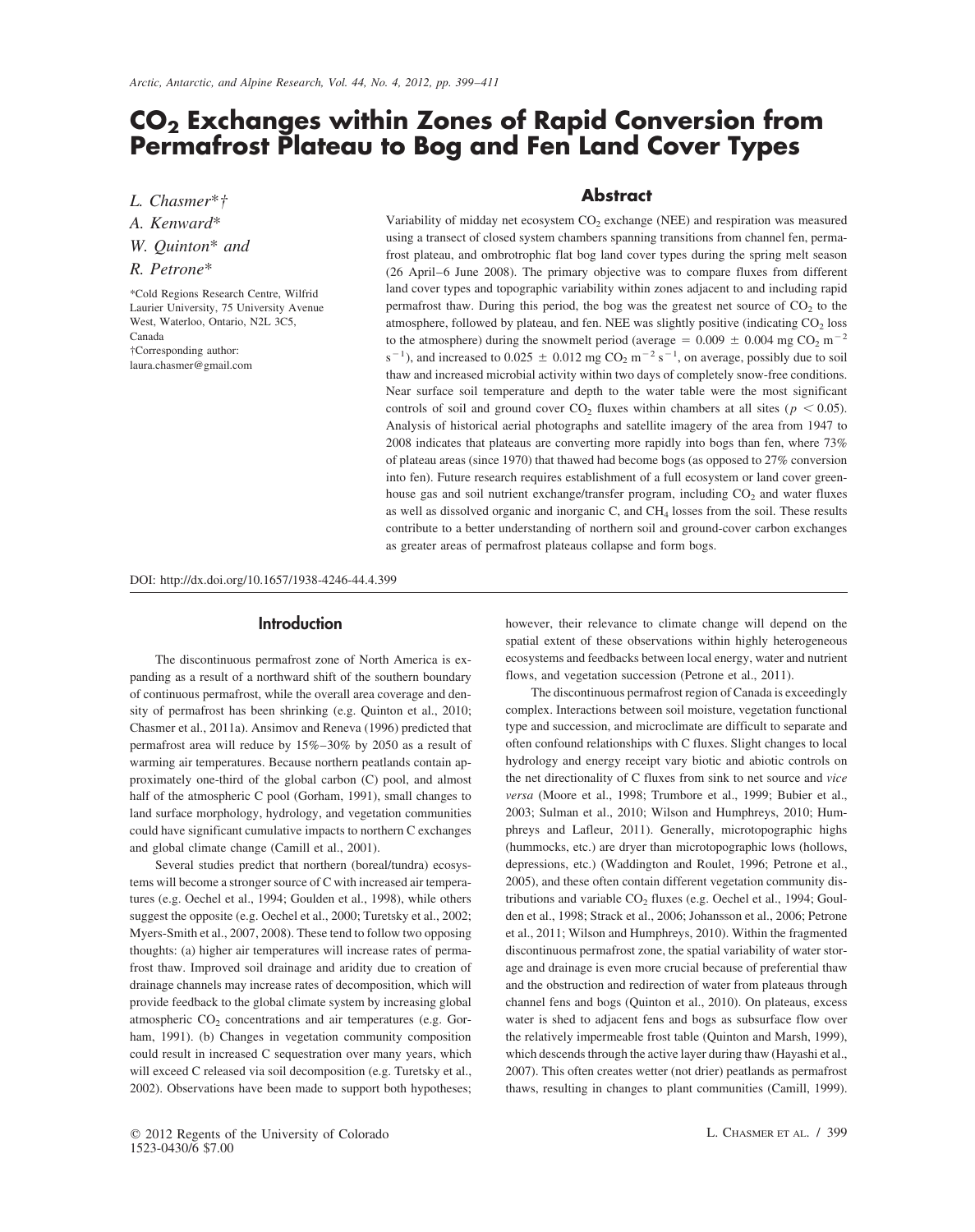Local increases in radiation loading in areas of reduced canopy cover (as a result of tree mortality due to soil saturation) create preferential thaw of the active layer, thaw depressions, and changes to local hydrology and plant functional types (Wright et al., 2009; Hayashi et al., 2007; Quinton et al., 2010; Chasmer et al., 2011b), thereby affecting the C balance (e.g. Myers-Smith et al., 2007).

Rates of C exchange within northern peatlands, including those underlain with permafrost support (a) soil drying, increased decomposition, increased  $CO<sub>2</sub>$  efflux; and (b) soil drying, changes to plant functional types, and increased  $CO<sub>2</sub>$  sequestration hypotheses, depending on local environmental/topographical conditions and land cover type. Goulden et al. (1998) found that respiration increased during warm summer months in a 120-year-old black spruce forest in northern Manitoba, while photosynthesis remained fairly constant. They suggested that the depth to the frost table and increasing volume of unfrozen soil throughout the summer had the greatest influence on  $CO<sub>2</sub>$  efflux, while saturated wetlands were not prone to seasonal increases in respiration due to anoxic soil conditions after thaw. During the winter to spring shoulder period, Bubier et al. (2002) found that the largest release of  $CO<sub>2</sub>$  occurred when ground temperatures reached  $0^{\circ}$ C in a temperate peatland. Degassing of soils likely occurred as a result of the buildup and release of stored  $CO<sub>2</sub>$  as soon as the ground thawed, and also likely increased microbial activity. They note that emissions of between  $3\%$  and  $50\%$  of annual  $CO<sub>2</sub>$  efflux in northern ecosystems vary due to soil moisture status, the length of the nongrowing season, snow cover, and temperature. Further, increased  $CO<sub>2</sub>$  effluxes were also associated with deeper snow packs, likely as a result of soil insulation from freezing air temperatures and minimal microbial activity.

Vegetation succession and changes in plant functional type that occur as trends in local soil moisture change can also have significant influences on C fluxes. For example, Turetsky et al. (2000, 2002), found that wet internal lawns (depressions) had greater C uptake likely as a result of increased bryophyte primary production, while Petrone et al. (2011) found that *Sphagnum-*dominant lawns had greatest C uptake compared with feather mossdominant lawns and *Sphagnum-* and feather moss-dominant depressions. Reduced overstory canopy cover and increased photosynthetically active radiation (PAR) incident on *Sphagnum-*dominant lawns increased photosynthesis. This is supported by greater maximum  $CO_2$  assimilation ( $A_{max}$ ) found for *Sphagnum*-dominant lawns compared with those of feather moss (Petrone et al., 2011). Within peatlands in northern England, Ward et al. (2009) found that changes to plant functional groups and composition affected short-term C fluxes, especially if rapid  $CO<sub>2</sub>$  uptake and turnover via graminoids is altered by the migration and growth of dwarf shrubs. These reduce  $CO<sub>2</sub>$  uptake because of shading by dwarf shrubs and litter accumulation. Artificial application of N to vegetation within plots also increased biomass and leaf area, but reduced net ecosystem exchanges (NEE) due to reduced moss photosynthesis (Bubier et al., 2007). Over longer time periods, Camill et al. (2001) found that changes in biomass and decomposition were more strongly related to vegetation succession than climatic changes within the discontinuous permafrost region of northern Manitoba. However, warmer air temperatures and predicted drought (due to increased evaporation and evapotranspiration in these areas) are hypothesized to reduce the success of black spruce and *Sphagnum* vegetation communities, which could lead to decreases in the efficiency of ecosystem C storage over the long term (Myers-Smith et al., 2008). Further, because C accumulation is greater in areas of permafrost collapse (Myers-Smith et al., 2008), climate warming and forest fires (inducing further permafrost collapse) could result in greater C storage, while increased drying and decomposition will have the opposite effect (Camill and Clark, 1998; Robinson and Moore, 2000). Myers-Smith et al. (2007) suggested that expansion of peatland vegetation with warming air temperatures will likely result in increased C uptake, but also increased CH4 emissions as permafrost degrades.

The sensitivity of permafrost degradation to increasing air temperatures and topographic morphology (as a mechanism for water movement and transfer of heat through the soil column) has been documented in several studies (e.g. Camill and Clark, 1998; Quinton et al., 2009), but has not been related to changes in C fluxes at the plateau/peatland margin where the greatest changes are taking place. In this study, we examine for the first time relationships between the 3D topographical characteristics of the land surface derived from very high resolution airborne Light Detection And Ranging (LiDAR), soil and ground cover  $CO<sub>2</sub>$  fluxes, and soil chemistry. The objectives of this study are to: (1) compare  $CO<sub>2</sub>$ fluxes within and between plateau, bog, and fen sites, which will provide evidence to support soil drying/efflux and/or vegetation succession/uptake hypotheses per land cover type; (2) quantify environmental influences on fluxes, including meteorological, microtopographic, and soil property; and (3) discuss possible implications of climate change in the discontinuous permafrost zone by quantifying plateau conversion to bogs and fens from historic aerial photography and satellite imagery. This study focuses on the critical final transition from the early snowmelt to snow-free period. This is the most hydrologically dynamic period in the discontinuous permafrost zone, initiating microbial activity, photosynthesis, and gas exchanges between the biosphere and the atmosphere (Griffis et al., 2000; Humphreys and Lafleur, 2011). Feedbacks and feedback strength related to land cover type, topography, and vegetation structure will be quantified.

# **Study Site**

CO2 exchange was measured within the Scotty Creek watershed (61°18'N, 121°18'W), 50 km south of Fort Simpson, Northwest Territories, Canada. An  $\sim$  160-m-long transect was established through channel fen, permafrost plateau, and flat ombrotrophic bog land cover types (Fig. 1). The channel fen is located on the northwest side of the permafrost plateau and contains a ground cover of primarily *Carex* spp., *Helodium blandowii*, *Brachytheuum rivulane*, *Aulacommium palustre*, and patches of shrubs with some *Picea mariana* (Table 1; Hayashi et al., 2004). Soils are comprised of a dense organic layer with mineral soils extending to a depth of 3 m below the water surface (Hayashi et al., 2004). The permafrost plateau rises  $\sim 0.9$  m above the surrounding peatlands and is rapidly degrading at an average rate of 0.3 m per year on the northwest side (from 1977 to 2008 determined from aerial photography; Chasmer et al., 2011a). Signs of ground surface collapse are evident along the outer perimeter of the plateau, with additional subsidence in areas of isolated surficial permafrost loss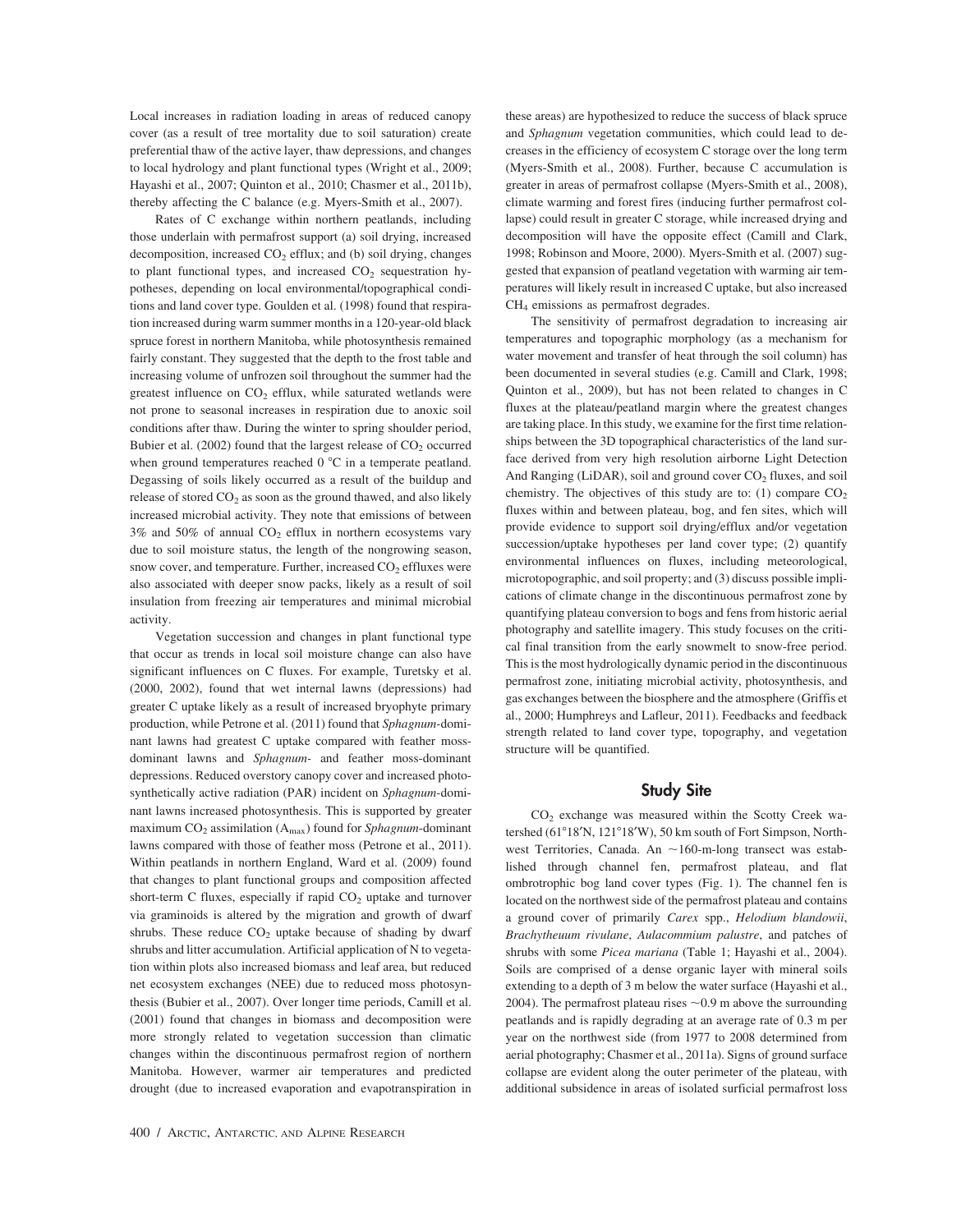Permafrost Plateau



**FIGURE 1. Schematic cross-section illustration of CO2 flux chambers along an** -**140 m transect traversing channel fen, permafrost plateau, and flat bog land cover types within the Scotty Creek watershed. Each chamber was located within representative topographically upraised,** depression, and edge parts of land cover types.  $FC = Fen$  chamber 1, 2, and 3;  $PC = Plateau$  chamber 1, 2, and 3; and  $BC = Bog$ **chamber 1, 2, and 3. Vegetation heights (fen and plateau) range between 1 m and 5 m in height (denoted by arrows) (After Quinton et al., 2011).**

towards the center. The plateau supports an open tree canopy of *Picea mariana* with average canopy heights of 3.1 m  $(\pm 2.2 \text{ m})$ and a density of 1 stem  $m^{-2}$  (Wright et al., 2008). Ground cover is mainly *Betula glandulosa*, *Rubus chamaemorus*, and *Sphagnum capilofolium* (Table 1). An organic peat layer extends to a depth of up to 8 m, under which a silt-sand layer and thick clay to siltclay layer exists (Aylesworth and Kettles, 2000). The upper plateau soil layer (0.2–0.5 m) comprises living vegetation, and a newly

decomposed fibric peat layer, under which lies a layer of dense sylvic peat containing wood material, lichen, moss, rootlets, and needles at a more advanced state of decomposition (Quinton et al., 2003).

Peat deposit within bogs and fens in this region have an average thickness of 2.4 m and are underlain by a mineral silt-sand layer ranging in thickness up to 1 m. The mineral silt-sand layer overlays a thick layer (6 m on average) of glaciolacustrine clay

| TABLE 1 |                                                                                                               |  |  |  |
|---------|---------------------------------------------------------------------------------------------------------------|--|--|--|
|         | Vegetation canopy characteristics ( $\pm$ range) within 2 m radius of center of chamber measurement location, |  |  |  |
|         | and vegetation species types within chambers (only).                                                          |  |  |  |

| Chamber site<br>(landcover type) | Canopy<br>species | Understory species<br>(% cover within chambers [averages])                                                                             | Ground cover species<br>(% cover within chambers [averages])                                                       |  |
|----------------------------------|-------------------|----------------------------------------------------------------------------------------------------------------------------------------|--------------------------------------------------------------------------------------------------------------------|--|
| PC1 (Plateau)                    | Picea mariana     | Rubus chamaemorus (2%), Ledum groenlandicum<br>(5%), Oxyoccus microcarpus (5%), Vaccinium<br>vitis-idaea (5%), Betula glandulosa (10%) | Sphagnum capillifolium/fuscum (90%), Sphagnum<br>girgensohnii $(10\%)$                                             |  |
| PC <sub>2</sub> (Plateau)        | Picea mariana     | Rubus chamaemorus (5-10%), Oxyoccus microcar-<br>pus $(2\%)$                                                                           | Sphagnum capillifolium (90%), Sphagnum girgen-<br>sohnii $(10\%)$                                                  |  |
| PC3 (Plateau)                    | Picea mariana     | Rubus chamaemorus $(10\%)$ , Ledum groenlandicum<br>$(2\%)$                                                                            | Cladina mitis, Cladina rangiferina (85%); bare<br>ground $(15%)$                                                   |  |
| $BC1$ (Bog)                      | No canopy         | Carex spp. (2–5%), Andromeda polifolia (5%), Cha-<br>maedaphne calyculata (5%)                                                         | Sphagnum capillifolium (50%), Sphagnum fuscum<br>$(50\%)$                                                          |  |
| BC2 (Bog)                        | No canopy         | Carex spp. $(1%)$                                                                                                                      | Sphagnum capillifolium (50%), Sphagnum fuscum<br>$(50\%)$                                                          |  |
| BC3 (Bog)                        | No canopy         | Carex spp. $(2\%)$ , Chamaedaphne calyculata $(1\%)$                                                                                   | Sphagnum capillifolium (50%), Sphagnum fuscum<br>$(50\%)$                                                          |  |
| FC1 (Fen)                        | No canopy         | $Oxyocus$ microcarpus $(5\%)$ , Potentilla palustris<br>$(10\%)$ , Salix pedicellaris $(10\%)$ , Carex spp. $(15\%)$                   | Helodium blandowii (50%); Sphagnum squarrosum,<br>Brachythecium rivulare (40%); Aulacomnium pal-<br>ustre $(10\%)$ |  |
| $FC2$ (Fen)                      | No canopy         | Oxyoccus microcarpus $(5\%)$ , Galium trifidum $(5\%)$ ,<br>Carex spp. $(40\%)$                                                        | Aulacomnium palustre (100%)                                                                                        |  |
| FC3 (Fen)                        | No canopy         | Calla palustris $(10\%)$ , Carex spp. $(20\%)$                                                                                         | <i>Brachythecium rivulare</i> (90%), bare ground $(10\%)$                                                          |  |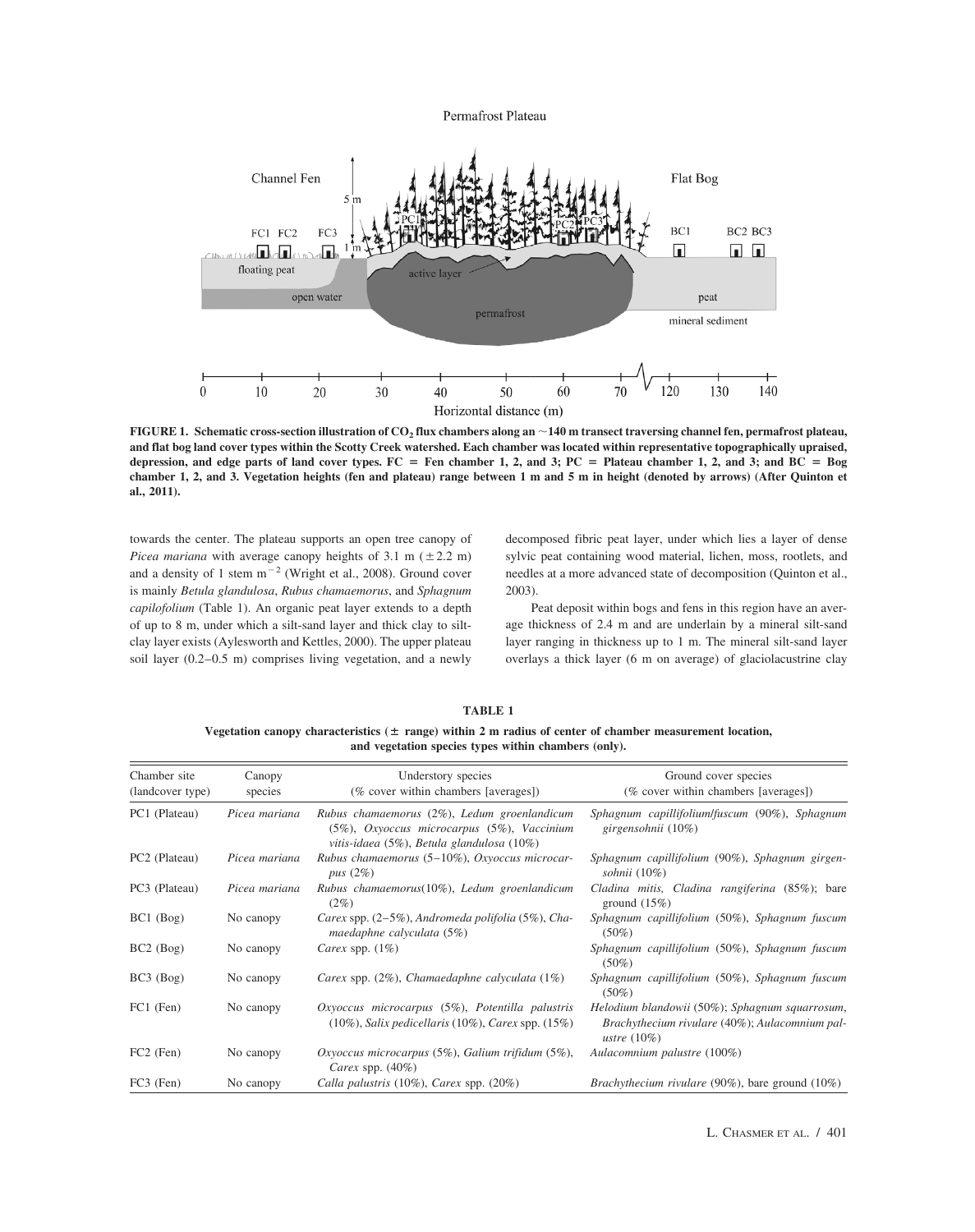(Rutter et al., 1973; Aylesworth et al., 1993). Both bogs and fens are seasonally frozen wetlands with the water table remaining near the ground surface throughout the year. The bog surface is covered by *Sphagnum fuscum* and *Pleurozium schreberi*. Ericaceous shrubs, such as leatherleaf (*Chamaedaphne calyculata*), bog birch (*Betula glandulosa*), and northern bog-laurel (*Kalmia polifolia*), grow on slightly raised hummocks. The bog has a few stunted and scattered black spruce and tamarack (*Larix laricina*), and is surrounded on three sides by permafrost plateaus. The fen is a large linear feature which conveys water received from surrounding permafrost plateaus to the basin outlet (Quinton et al., 2003). The fen surface is covered by a buoyant *Sphagnum riparium*–dominated peat mat, which is approximately 0.5 to 1.0 m thick. The peat mat responds to changes in water table height, resulting in a variable surface elevation. The mat, which sits just below the water surface, supports the development of sedges, feather mosses, grasses, and various herbs and shrubs. The establishment of trees is minimal due to ground surface instability. Beneath the peat mat  $(\sim 3 \text{ m})$  lies a dense organic layer with mineral soils (Hayashi et al., 2004).

Mean annual air temperature and precipitation measured at Fort Simpson is  $-3.2 \degree C$  and 369 mm, respectively. Approximately  $\sim$  46% of total precipitation falls as snow (from 1971 to 2000; MSC, 2002). The year studied (2008) was cooler with more snow than normal. Average annual air temperature was  $-4.1$  °C, and  $\sim$ 72% of the cumulative precipitation for that year (361 mm) fell as snow. In 2008, snowmelt began in late March and ended during the first week of May.

# **Materials and Methods**

#### *CO2 FLUXES*

CO<sub>2</sub> fluxes were measured each day between 10:00 and 17: 00 (CST) from 26 April to 6 June 2008 using a closed chamber system, which measured all fluxes within the chamber (c.f. Solondz et al., 2008; Petrone et al., 2011). This resulted in 44 measurements per chamber site throughout the spring snowmelt and the early plant growth ("green-up") period (Fig. 1). Total respiration  $(R_{\text{tot}})$ and net ecosystem exchange (NEE) from the soil and ground cover plants within the chamber were measured using the Vaisala CAR-BOCAP® GMP343 single-beam, dual-wavelength, nondispersive infrared Carbon Dioxide Probe (Vaisala Oyj, Vantaa, Finland). Terminology for NEE and  $R_{tot}$  refers to within-chamber fluxes and does not extend to the ecosystem (as is the case with tower-based eddy covariance methods). The probe was inserted into the side of the chamber at a height of approximately half the height of the chamber. Clear polyvinylchloride (PVC) collars (interior radius = 12.3 cm, 40 cm tall) were inserted into the moss at each location on 12 April, two weeks prior to sampling (to minimize disturbance) and remained permanently in place for the duration of the study. As soils thawed, collars were cut deeper into the moss to a depth of 20 cm, while making note of headspace. This minimized damage to within chamber vegetation. NEE was measured within clear Lexan chambers, whereas  $R_{\text{tot}}$  was measured during darkened conditions within a few minutes of NEE measurements after a twolayer opaque shroud was placed over the chamber system. The enclosed surface area of the tubular chamber was  $0.56$  m<sup>2</sup>, with a volume of  $0.03 \text{ m}^3$ . Grooves were cut along the top of each collar and were filled with water before the chamber was placed on top of the collar. This ensured an airtight seal, limiting interaction between the chamber environment and the surrounding (outside) atmosphere. The interior air temperature was cooled by a flexible tube that was used to circulate water, thereby maintaining an interior chamber atmosphere within  $\pm 2\%$  of ambient air temperature (Petrone et al., 2011). A small fan mounted to the inside of the chamber at a height of approximately two-thirds the height of the chamber was used to circulate air for equilibration of gas concentrations and to avoid an artificial decrease in atmospheric gradient. During each chamber measurement  $CO<sub>2</sub>$  concentrations were measured every 30 s for a 5 min period (Table 2), and  $CO<sub>2</sub>$  flux was calculated as:

$$
F = \frac{\Delta \cdot M}{N} \cdot \frac{V}{A} \tag{1}
$$

where F is the gas flux (mg CO<sub>2</sub> m<sup>2</sup> s<sup>-1</sup>),  $\Delta$  is the linear change in  $CO_2$  concentration with time (mg s<sup>-1</sup>), M is the molar mass of  $CO_2$  (44,010 mg mol<sup>-1</sup>), N is the molar volume of a gas  $(0.224 \text{ m}^3 \text{ mol}^{-1})$  at standard temperature and pressure (STP), V is the temperature corrected volume within the chamber  $(m^3)$  (using temperature measured on the GMP343 head), and A is the chamber area  $(m<sup>2</sup>)$ . To ensure the quality control of exchanges per chamber, each regression slope (change in  $CO<sub>2</sub>$  over the duration of each sampling interval, 30 s) was checked for significant deviation from a linear slope, and any measurements that were significantly different were removed, thereby removing any bias from the data set.

Timing of measurements per site were deliberately and randomly varied from day to day to minimize preferential sampling at specific hours within the day. A Kolmogorov-Smirnov (K-S) test used to determine if the timing of flux measurements throughout the day (e.g. biased grouping of measurements in the morning, late afternoon, etc.) varied significantly from one site to the next. The results indicate that the frequency and timing of data collection per site did not vary significantly ( $p > 0.2$ , in all cases), and therefore chamber data are comparable.

# *ENVIRONMENTAL MEASUREMENTS*

Meteorology at Scotty Creek was described from measurements made at a meteorological tower located in the center of the bog, and detailed environmental measurements were made at each chamber location. These are described in Table 2.

Six representative soil cores (two from each site) were sampled near chamber locations at the end of the growing season (24 August 2008). Cores were inserted into the ground to a depth of 50 cm, and a depth of 20 cm was used (due to saturated conditions at bog/fen and compaction at plateau). Cores were cut horizontally into 5 cm subsamples, each with a volume of approximately 210 cm<sup>3</sup>. Degree of decomposition (VonPost), total N (TN), total C (TC), and carbon-to-nitrogen (C:N) ratio of each subsample was determined. For C:N ratios, the samples were oven dried at 100 -C for 24 hours and ground in a tumbling ball mill for 2–5 min until homogenized into a powder for sampling. The percentage of TC and TN was determined through combustion utilizing an Isochrom–elemental analysis, Carlo–Erba Isotope Ratio Mass Spectrometry, autocombustion carbon–nitrogen analyzer (Micromass UK, Ltd., Environmental Isotope Laboratory, Department of Earth Sciences, University of Waterloo, Waterloo, Ontario, Canada).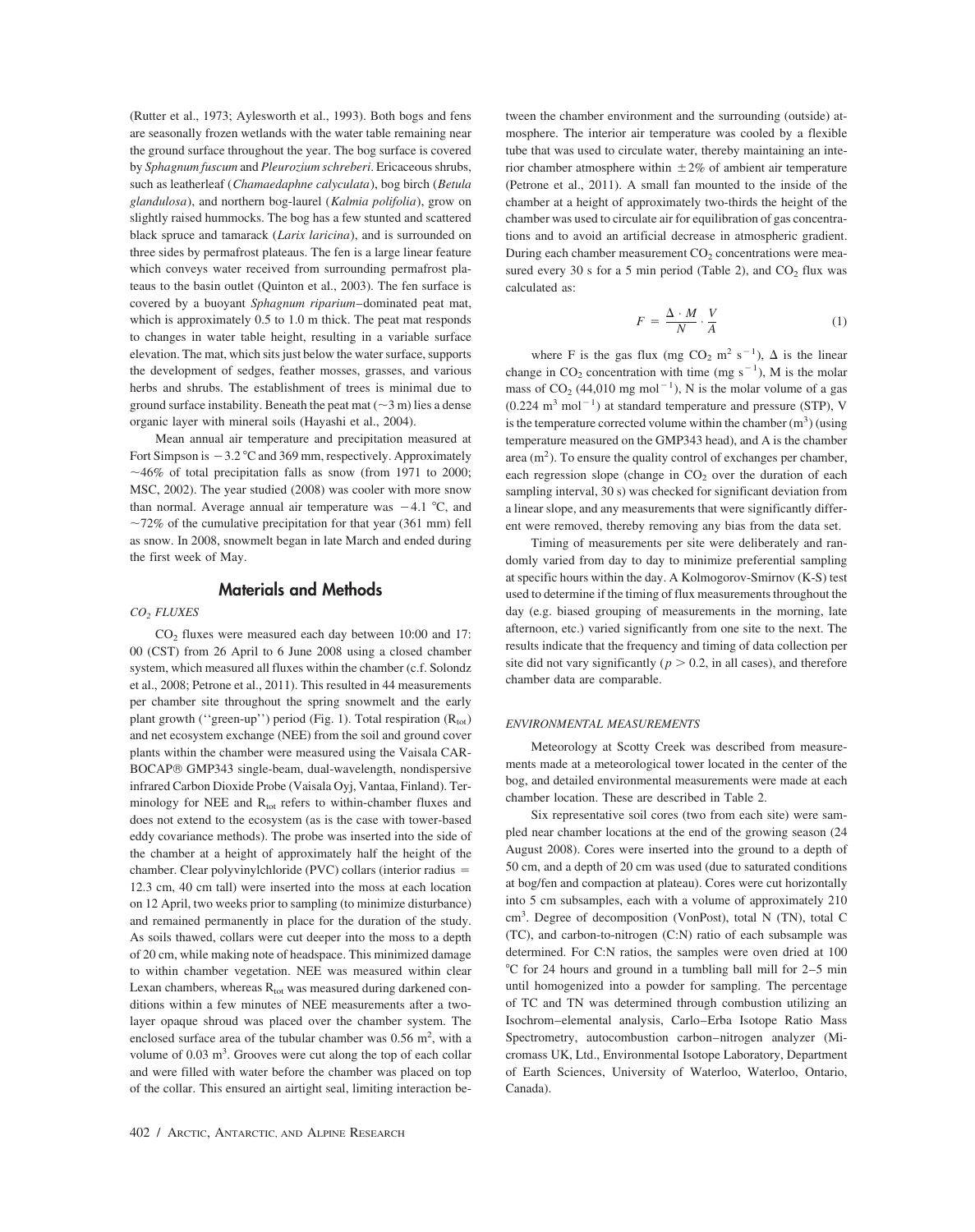| Location                                              | Meteorological measurements<br>(acronym) (units)                       | Sensor used                                                                                         | Instrument setup                                                                                                                |
|-------------------------------------------------------|------------------------------------------------------------------------|-----------------------------------------------------------------------------------------------------|---------------------------------------------------------------------------------------------------------------------------------|
| Bog Tower                                             | Air Temperature (Tair) ( $^{\circ}$ C) &<br>Relative Humidity (RH) (%) | HMP45C, Vaisala, Finland                                                                            | 2 m above the ground surface, 30-min<br>average                                                                                 |
|                                                       | Precipitation $(P)$ (rain) (mm)                                        | Tipping bucket rain gauge (Jarek)<br>Manufacturing Ltd., Canada,<br>calibrated to 0.25 mm per tip). | 30-min cumulative P                                                                                                             |
| <b>Chamber Sites</b><br><i>(internal)</i><br>chamber) | Tair ( $^{\circ}$ C), RH (%)                                           | Verited Spectrum SP-2000-20R<br>data logger (Veriteq<br>Instruments Inc., Canada)                   | 0.25 m above ground surface, 1 s                                                                                                |
| <b>Chamber Sites</b><br>(external next/               | Photosynthetically active<br>radiation (PAR) ( $Wm^{-2}$ )             | Quantum Meter                                                                                       | PAR level on top of chamber, measured<br>simultaneously with flux measurements.                                                 |
| near to chamber)                                      | Soil temperature $(T_{\text{soil}})$ (°C)                              | Digi-Sense Thermocouple, Type<br>T, Model 60010-20, Eutech<br>Instruments, Netherlands.             | 6 locations (measured at 0.1 m) at equal<br>distances around inside edge of chamber<br>collar at all sites                      |
|                                                       | Volumetric moisture content<br>(VMC)                                   | Hydrosense CD620, Campbell<br>Scientific, Canada                                                    | Vertical measurements to 0.2 m                                                                                                  |
|                                                       | Snow depth                                                             | Metric ruler                                                                                        | Within 1 m of chamber (but at distance so as<br>not to be influenced by chamber), same<br>location each time.                   |
|                                                       | Depth to frost table                                                   | 1.2 m graduated steel rod                                                                           | At location of snow depth, rod pushed into<br>ground until depth of first refusal. Depths<br>$> 1.2$ m were not measured.       |
|                                                       | Water table depth                                                      | N/A                                                                                                 | Cut away of rectangular section at soil depths<br>of $\sim$ 1cm until soil became saturated.<br>Located 0.25 m from collar wall |

**TABLE 2 Daily and instantaneous measurements of flux and hydrometeorology at ecosystem level and at each individual chamber.**

#### *AIRBORNE LIDAR ANALYSIS OF LOCAL TOPOGRAPHIC VARI-ABILITY AND SITE REPRESENTATION*

Local topographic variability surrounding  $CO<sub>2</sub>$  measurement chambers was determined from airborne LiDAR data collected on 6 August 2008 (Chasmer et al., 2011b). Laser pulse reflections from the ground surface were classified into 'ground' returns in TerraScan software (Terrasolid, Finland). Returns within a 5 m radius of the chamber location were used to create a digital elevation model (DEM) at a resolution of 0.5 m based on an inverse distance weighting algorithm (O'Sullivan and Unwin, 2003) in Surfer (Golden Software, Inc., Colorado). An *x,y* search radius of 1 m and a power of one was used so that the return integrity (and ground surface morphology from a number of points) was maintained. The representation of chamber sites within the wider study area was also determined by applying a Boolean classification to  $\pm 1$  standard deviation of topographic attributes (slope, aspect, highs, lows), and vegetation attributes (vegetation height and vegetation fractional cover) within a 2 m radius of each chamber site.

#### *STATISTICAL ANALYSIS*

Quantification of differences in measured  $CO<sub>2</sub>$  fluxes within and between land cover types, assuming that replication exists between all chambers per land cover type, was tested using Friedman repeated measures Analysis of Variance (RM ANOVA) on ranks where fluxes are not normally distributed at  $P < 0.05$ . Where they are normally distributed, a one-way RM ANOVA (with Chi-square test) is used instead. A time series analysis of land cover differences in NEE and  $R_{tot}$  was also performed based on the differences between plateau vs. bog, plateau vs. fen, and bog vs. fen land cover types. The purpose was to quantify days when fluxes between land cover types were significantly different. Those days where land cover differences in average flux exceeded twice the standard deviation (approximately 95% confidence level) of the maximum land cover variance in NEE or  $R_{tot}$  were considered significantly different. Multiple linear regression with an ordinary least squares estimation was used to determine correlation between multiple environmental controls on  $CO<sub>2</sub>$  fluxes. Relationships between fluxes and flux controlling mechanisms were determined using coefficient of determination  $(R^2)$  adjusted for covariance between controls. In all tests, a significance level of 0.05 ( $\alpha$ ) is used. Here we assume that chambers are representative of processes occurring at plateau, fen, and bog sites, but in reality, we cannot truly represent flux variability at the same land covers throughout the basin because of limited numbers of chambers. Therefore, caution is required when interpreting results.

# **Results**

# *VARIABILITY OF AVERAGE CO2 EXCHANGE BETWEEN LAND COVER TYPES*

Average midday NEE at the bog, plateau, and fen chamber sites were 0.034  $\pm$  0.025, 0.019  $\pm$  0.013, and 0.014  $\pm$  0.016 mg  $CO<sub>2</sub>$  m<sup>-2</sup> s<sup>-1</sup>, respectively, from 8 May to 6 June. A summary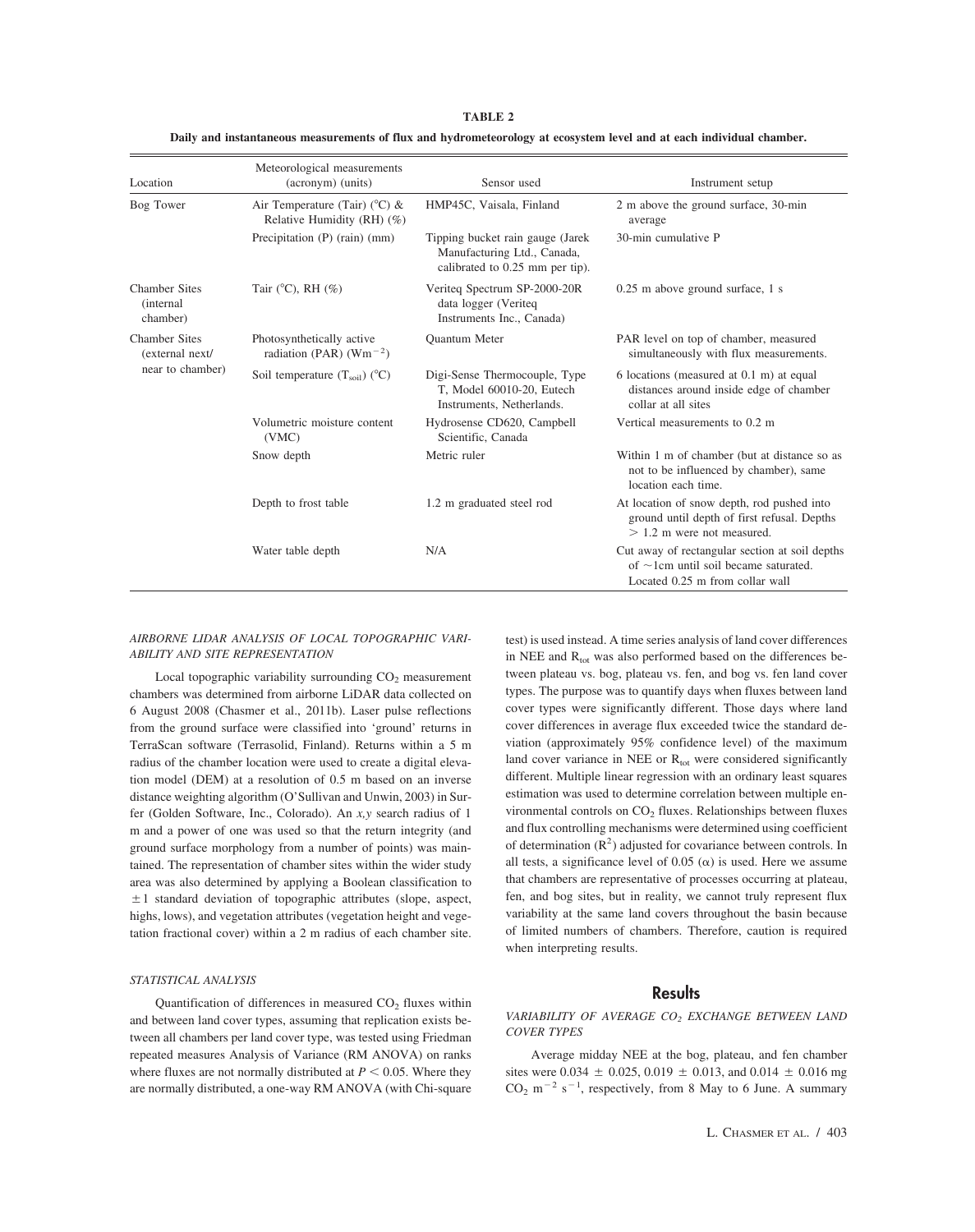| n<br>. . |  |
|----------|--|
|----------|--|

| Average meteorological, hydrological, and fluxes of bog, fen, and plateau chamber sites.        |
|-------------------------------------------------------------------------------------------------|
| Numbers in parentheses represent $\pm$ 1 standard deviation. Incident PAR is at chamber height. |

| Site            | $T_{\rm soil}$ (°C) | Volumetric<br>Moisture<br>Content $(\%)$ | Incident PAR<br>$(\mu \text{mol m}^{-2})$<br>$s^{-1}$ ) | $#$ Days where<br>Frost Table<br>Depth $\leq 1$ m | <b>NEE</b><br>$\text{(mg CO}_2 \text{ m}^2 \text{ s}^{-1})$ | $R_{\rm tot}$<br>$\text{(mg CO}_2 \text{ m}^2 \text{ s}^{-1})$ |
|-----------------|---------------------|------------------------------------------|---------------------------------------------------------|---------------------------------------------------|-------------------------------------------------------------|----------------------------------------------------------------|
| PC1             | 1.96(1.46)          | 27 (10.68)                               | 835.88 (416.94)                                         | >42                                               | 0.017(0.012)                                                | 0.046(0.024)                                                   |
| PC <sub>2</sub> | 5.80(3.43)          | 98 (2.44)                                | 964.10 (460.32)                                         | 36                                                | 0.018(0.022)                                                | 0.024(0.026)                                                   |
| PC <sub>3</sub> | 2.43(1.8)           | 89 (10.94)                               | 969.57 (453.07)                                         | 38                                                | 0.022(0.016)                                                | 0.037(0.021)                                                   |
| BC1             | 10.56(5.42)         | 100(0)                                   | 1026.92 (352.37)                                        | 12                                                | 0.016(0.007)                                                | 0.020(0.010)                                                   |
| BC2             | 9.76(4.95)          | 100(0)                                   | 1090.13 (427.07)                                        | 14                                                | 0.036(0.02)                                                 | 0.037(0.019)                                                   |
| BC <sub>3</sub> | 9.95(5.01)          | 100(0)                                   | 1116.66 (422.82)                                        | 12                                                | 0.055(0.03)                                                 | 0.052(0.034)                                                   |
| FC1             | 11.43(4.56)         | 100(0)                                   | 1088.68 (328.0)                                         | 10                                                | 0.016(0.016)                                                | 0.049(0.027)                                                   |
| FC2             | 12.62(4.67)         | 100(0)                                   | 1179.1 (383.26)                                         | 12                                                | 0.007(0.014)                                                | 0.035(0.02)                                                    |
| FC <sub>3</sub> | 10.63(3.99)         | 100(0)                                   | 1170.63 (437.75)                                        | 13                                                | 0.016(0.021)                                                | 0.042(0.016)                                                   |

of fluxes and environmental conditions are presented in Table 3. Comparisons between chamber locations and land cover types based on one-way RM ANOVA indicate that there were no significant differences in NEE measured between plateau chambers (F  $= 2.5, p = 0.09, df = 2$ , but there were significant differences in NEE measured between fen chambers (RM ANOVA on ranks: Chi-square  $= 8.72$ ,  $p = 0.013$ , df  $= 2$ ) and bog chambers (RM ANOVA on ranks: Chi-square = 50.72,  $p < 0.001$ , df = 2). A time series analysis comparing daily average plateau, bog, and fen land cover types indicates that significant differences ( $p = 0.05$ ) between plateau and bog average NEE occur only once during the entire time period examined, while significant differences between plateau and fen, and bog and fen occur on the first and last four to five days of the measurement period.

Average midday  $R_{\text{tot}}$  at bog, plateau, and fen chamber sites was 0.036  $\pm$  0.026, 0.035  $\pm$  0.026, and 0.042  $\pm$  0.022 mg CO<sub>2</sub>  $m^{-2}$  s<sup>-1</sup>, respectively. The bog was the greatest net source of CO<sub>2</sub> to the atmosphere (indicated by positive NEE and  $R_{\text{tot}}$ ), ranging from 0.002 to 0.05  $\pm$  0.02 mg CO<sub>2</sub> m<sup>-2</sup> s<sup>-1</sup>, despite greater R<sub>tot</sub> from the fen, which was offset by uptake as the fen progressed from a source of  $CO<sub>2</sub>$  to a sink throughout the period studied (Fig. 2). As soils warmed in early June,  $R_{\text{tot}}$  at the plateau site increased rapidly from 0.03 to 0.09  $\pm$  0.02 mg CO<sub>2</sub> m<sup>-2</sup> s<sup>-1</sup> over an 8-day period.  $R_{tot}$  was significantly different between chambers within land cover types (Chi-square  $= 24.261$  [plateau]; 13.04 [bog]; and 28.58 [fen],  $p < 0.001$ , df = 2), and increases in site average PAR corresponded with increases in average NEE and  $R_{tot}$  at plateau and bog sites (although average  $T_{\text{soil}}$  does not correspond with average incident PAR). Daily differences between average  $R_{\text{tot}}$ , depending on land cover type, occurred most frequently between plateau and bog, where 6 of 34 days were significantly different and between bog and fen sites where 8 of 27 days were significantly different. Greatest differences occurred at the end of the measurement period. Differences between plateau and fen land cover types were not significant.

#### *ENVIRONMENTAL CONDITIONS AND INFLUENCE ON CO2 FLUXES*

 $CO<sub>2</sub>$  fluxes were strongly influenced by the timing of snowmelt (Fig. 3). Average snow cover at the bog and fen sites persisted until DOY 121 (30 April) and 123 (2 May), respectively, and until DOY 126 (5 May) at the plateau sites. Deeper snowpack found at the plateau sites (45% greater than fen and bog) was caused by wind-driven drift and entrapment of snow within trees, reduced sublimation, and lower melt rates. Average  $T_{\text{solid}}$  at the permafrost plateau remained near 0 °C due to shallow frost table depth, but by DOY 153 (2 June) frost table depth had expanded, corresponding with an increase in  $T_{\text{soil}}$  ( $r^2 = 0.39$ ,  $p < 0.001$ ). Average  $T_{\text{air}}$ and  $T_{\text{soil}}$  increased linearly from 0 °C to  $\sim$  14 °C (varying slightly per day). During the snow-cover period, fluxes remained below 0.02 (average = 0.015  $\pm$  0.018) mg CO<sub>2</sub> m<sup>-2</sup> s<sup>-1</sup> at all sites, and were dominated by  $R_{\text{tot}}$ .

Increased rates of  $CO<sub>2</sub>$  flux into the atmosphere began on DOY 124 (3 May), increasing from 0.008 to 0.04 mg  $CO<sub>2</sub>$  m<sup>-2</sup>  $s^{-1}$  one day after the snow pack disappeared at the bog site (on average for sites, including five days prior to and following snow disappearance).  $R_{\text{tot}}$  at the plateau sites increased starting on DOY 128 (7 May) (from 0.01 to 0.03 mg  $CO_2$  m<sup>-2</sup> s<sup>-1</sup> on average), approximately two days following snow-free conditions. By DOY  $128$ ,  $CO<sub>2</sub>$  uptake increased at both the fen and permafrost plateau sites, while they both remained small net sources (Figure 2) (0.02 and 0.03 mg  $CO<sub>2</sub> m<sup>-2</sup> s<sup>-1</sup>$ , respectively).

Of the environmental drivers for  $CO<sub>2</sub>$  flux examined (including  $T_{\text{soil}}$ , depth to water table, PAR, and the number of days where the depth to the frost table was less than 1 m), daily average  $T_{\text{soil}}$ most strongly contributed to variability in  $R_{tot}$  and NEE at bog and fen sites, and depth to water table most strongly contributed to  $R_{\text{tot}}$ and NEE variability at plateau sites (Tables 4 and 5). PAR was a secondary driving mechanism of  $R_{tot}$  and NEE at all sites except at Fen chamber site 1 (FC1) (Tables 4 and 5) due to a mismatch in temporal scales between rapid variations in PAR and slower response to soil heating, ground thaw, microbial activity, and  $CO<sub>2</sub>$ exchanges. Fen and bog sites were saturated with water such that the water table rose above the ground surface. Therefore depth to water table was not included in this comparison at these sites.

#### *MICROTOPOGRAPHIC INFLUENCES ON FLUXES*

Topographic position of chamber sites did not necessarily influence ground vegetation species cover. Two plateau sites (PC1 and PC2) were dominated by *Sphagnum*, while PC3 contained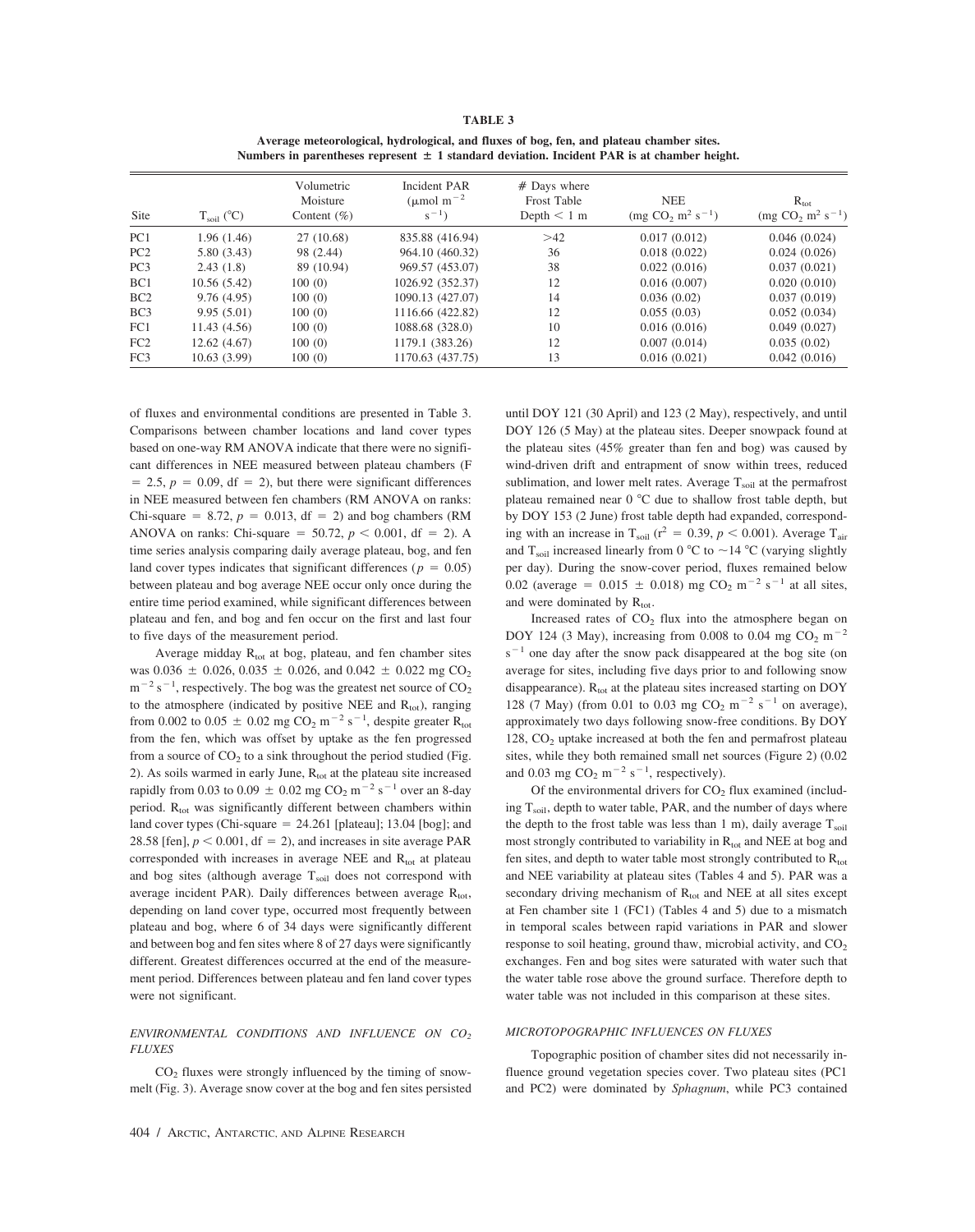

**FIGURE 2. Daily average variability of photosynthetically active radiation (PAR)** and CO<sub>2</sub> fluxes (NEE [net ecosystem CO<sub>2</sub> exchange] and R<sub>tot</sub> [total respiration]) mea**sured at three locations within plateau, bog, and fen land cover types. Bars represent maximum and minimum measured flux per land cover type. Incident PAR is highly variable due to local vegetation/cloud cover shadows.**

mostly *Cladina rangiferina* (reindeer lichen). Significant differences in  $R_{tot}$  between chambers were found at plateau sites (discussed above). PC1 and PC3 were located within depressions of up to 1.5 m deep within a 5 m radius of the site location, while PC2 was located approximately near the middle of a  $2.3^\circ$  westfacing slope (Fig. 4). Aboveground foliage cover was greater at PC1 and PC2 than at PC3 (Table 1), resulting in greater PAR incident at the ground surface at PC3. Soil and ground cover efflux were greatest at PC1 and PC3, corresponding with topographic depression and surprisingly lower average soil VMC at these sites.



**FIGURE 3. Average meteorological (Tair and Tsoil) and hydrological (P, depth to frost table, and snow depth) measurements collected at plateau, bog, and fen chamber sites. Tair and P were measured at the bog meteorological tower. Snow depth and depth to frost table measurements are represented by the same symbols per site, where frost table begins at the ground surface (0 depth) following snowmelt. Tsoil was measured at a depth of 0.1 m.**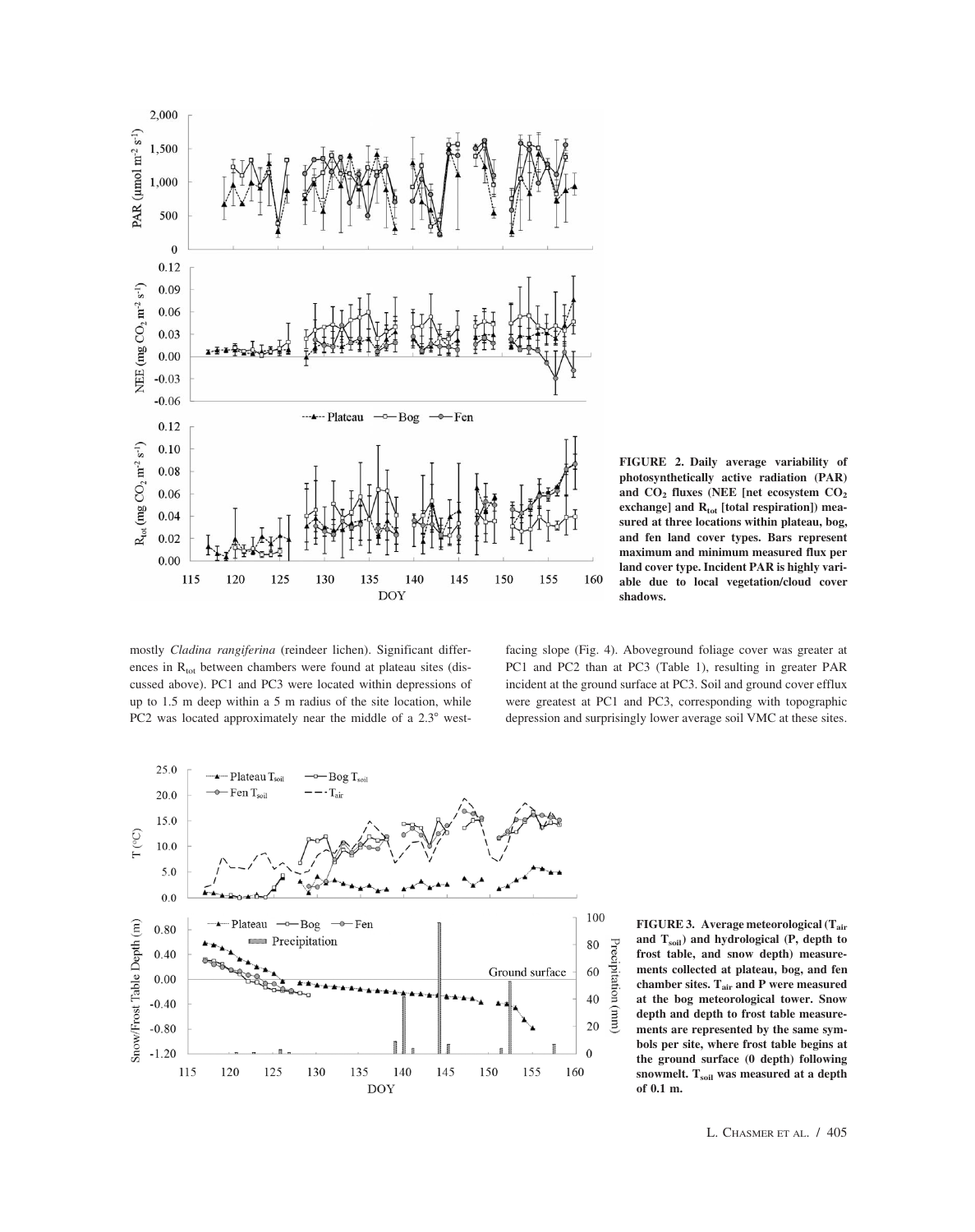#### **TABLE 4**

Explanation of variance in R<sub>tot</sub> determined from multiple linear regression based on least squares method at plateau (PC), bog (BC), and **fen** (FC) sites. Contributions to variance are listed in order of importance  $(1 = more important, 2 = less important)$ .

| Site                 | Adjusted $r^2$ (p)   | Contribution to variance 1 (Pearson's r) | Contribution to variance 2 (Pearson's r) |
|----------------------|----------------------|------------------------------------------|------------------------------------------|
| $R_{\text{tot}}$ PC1 | 0.09(0.42)           | $-0.30$ (WT)                             | $-0.06$ (PAR)                            |
| $R_{\text{tot}}$ PC2 | $0.66 \leq 0.05$     | $-0.83$ (WT)                             | $0.12$ (PAR)                             |
| $R_{\text{tot}}$ PC3 | $0.61 \leq 0.05$     | $-0.80$ (WT)                             | $0.46$ (PAR)                             |
| $R_{\text{tot}}$ BC1 | 0.05(0.17)           | 0.32 $(T_{\rm soil})$                    | $-0.05$ (PAR)                            |
| $R_{\text{tot}}$ BC2 | $0.39$ ( $< 0.005$ ) | $0.65$ (T <sub>soil</sub> )              | $-0.18$ (PAR)                            |
| $R_{\text{tot}}$ BC3 | 0.06(0.14)           | 0.36 $(T_{\rm soil})$                    | $-0.03$ (PAR)                            |
| $R_{\text{tot}}$ FC1 | $0.32 \approx 0.05$  | $0.58$ (T <sub>soil</sub> )              | $0.21$ (PAR)                             |
| $R_{\rm tot}$ FC2    | $0.53 \leq 0.05$     | 0.69 $(T_{\text{soil}})$                 | $0.48$ (PAR)                             |
| $R_{\text{tot}}$ FC3 | 0.14(0.07)           | 0.39 $(T_{\rm soil})$                    | $0.22$ (PAR)                             |

Earlier active layer thaw and exposure of belowground biomass to oxygen at PC1 and PC3 likely dominated differences in  $R_{\text{tot}}$  compared with PC2, where active layer remained near the soil surface for a longer period of time.

All three bog sites were dominated by equal proportions of *Sphagnum capillifolium* and *S. fuscum.* Similarity in vegetation ground cover and minimal range of topographic variability at these sites (maximum 40 cm) makes it difficult to link  $CO<sub>2</sub>$  fluxes to topographic or vegetation communities. Yet significant differences in NEE and  $R_{tot}$  were found between sites (discussed above). BC1 had the lowest average NEE and  $R_{tot}$  and was dominated by an overstory of *Carex* spp., *Andromeda polifolia*, and *Chamaedaphne calyculata*. Increased overstory (sedge and shrub) species may have formed on this slightly sloped (0.06°, east-facing) surface (Fig. 4); however, these have not resulted in lower average  $T_{\text{sol}}$  compared with other sites (Table 3). In this case, higher average site  $T_{\text{soil}}$ was not related to greater  $CO<sub>2</sub>$  flux.

Significant differences in both NEE and  $R_{tot}$  were found at fen chamber sites using RM ANOVA (discussed above); however, differences in topographic variability were minimal (maximum range  $\sim$ 25 cm, and 5 cm within 1 m of chamber locations). Each site was located near the apex of the slope of small upraised areas within less than a meter from the chamber site location (Fig. 4). Average NEE was the same at FC1 and FC3, whilst average NEE and  $R_{\text{tot}}$  were less at FC2. Average  $T_{\text{soil}}$  was greatest at FC2 (Table 3), which was dominated by *Aulacomnium palustre* (bog moss), while FC1 and FC3 were dominated by feather moss and bryophytes. Understory species coverage at FC2 was greater than the other two sites, but also had greatest average  $T_{\text{soil}}$  and incident PAR.

#### *SOIL CHARACTERISTICS*

C:N followed trophic differences between sites where highest C:N was found at the plateau and lowest at the channel fen (e.g. Trumbore et al., 1999). The ratio of C:N within the soil may also be used as an indicator of substrate quality, which may affect soil respiration through soil microbial activity. High N is often related to greater rates of decomposition of organic matter and higher rates of respiration (Raich and Schlesinger, 1992; Moore et al., 1998).  $R_{\text{tot}}$  was greatest at the plateau sites (average =  $0.042 \pm 0.02$  mg  $CO_2$  m<sup>-2</sup> s<sup>-1</sup>), despite a relatively high soil C:N of 55.9, low N (0.80%) (compared with fen and bog sites), and low VonPost humification scale (H1 to H3). Average  $R_{tot}$  at the fen site was slightly less than that measured at the plateau (0.041  $\pm$  0.02 mg  $CO_2$  m<sup>-2</sup> s<sup>-1</sup>), despite high total N (1.2%) and low C:N ratio (40.6) measured within the top 0.2 m of the soil column (Bekku et al., 2003). Further, porous and drier soils found at the plateau site (porosity average =  $80.6\% \pm 4.1\%$  within the upper 0.5 m) likely aided in movement and diffusion of  $CO<sub>2</sub>$  to the atmosphere.

# **Discussion**

To date, variability of  $CO<sub>2</sub>$  fluxes between land cover types within northern discontinuous permafrost ecosystems is not well

#### **TABLE 5**

**Explanation of variance in NEE (from multiple linear regression) at plateau (PC), bog (BC), and fen (FC) sites. Contributions to variance** are listed in order of importance  $(1 = \text{most important}, 2 = \text{less important}, 3 = \text{least important})$ . NA = not applicable.

| Site                | Adjusted $r^2$ (p)    | Contribution to variance 1<br>(Pearson's r) | Contribution to variance 2<br>(Pearson's r) | Contribution to variance 3<br>(Pearson's r) |
|---------------------|-----------------------|---------------------------------------------|---------------------------------------------|---------------------------------------------|
| NEE PC1             | $0.42 \, (\leq 0.05)$ | 0.64 $(T_{\text{air}})$                     | $-0.58$ (PAR)                               | $-0.08$ (WT)                                |
| NEE PC <sub>2</sub> | $0.31 \leq 0.05$      | $-0.53$ (WT)                                | $-0.26$ (PAR)                               | $-0.002$ (T <sub>air</sub> )                |
| NEE PC3             | $0.35 \leq C(0.05)$   | $-0.49$ (WT)                                | $0.33$ (PAR)                                | $0.02~({\rm T}_{\rm air})$                  |
| NEE BC1             | 0.11(0.09)            | 0.34 $(T_{\rm soil})$                       | $0.19$ (PAR)                                | NA.                                         |
| NEE BC <sub>2</sub> | 0.28(0.02)            | $0.57$ (T <sub>soil</sub> )                 | $-0.15$ (PAR)                               | <b>NA</b>                                   |
| NEE BC3             | 0.43 (< 0.05)         | $0.68$ (T <sub>soil</sub> )                 | $-0.21$ (PAR)                               | <b>NA</b>                                   |
| NEE FC1             | 0.007(0.36)           | $0.27$ (PAR)                                | $0.16$ (T <sub>soil</sub> )                 | <b>NA</b>                                   |
| NEE FC <sub>2</sub> | 0.02(0.30)            | $-0.27$ (T <sub>soil</sub> )                | $-0.11$ (PAR)                               | <b>NA</b>                                   |
| NEE FC3             | 0.25(0.02)            | $-0.46$ (T <sub>soil</sub> )                | $-0.33$ (PAR)                               | <b>NA</b>                                   |
|                     |                       |                                             |                                             |                                             |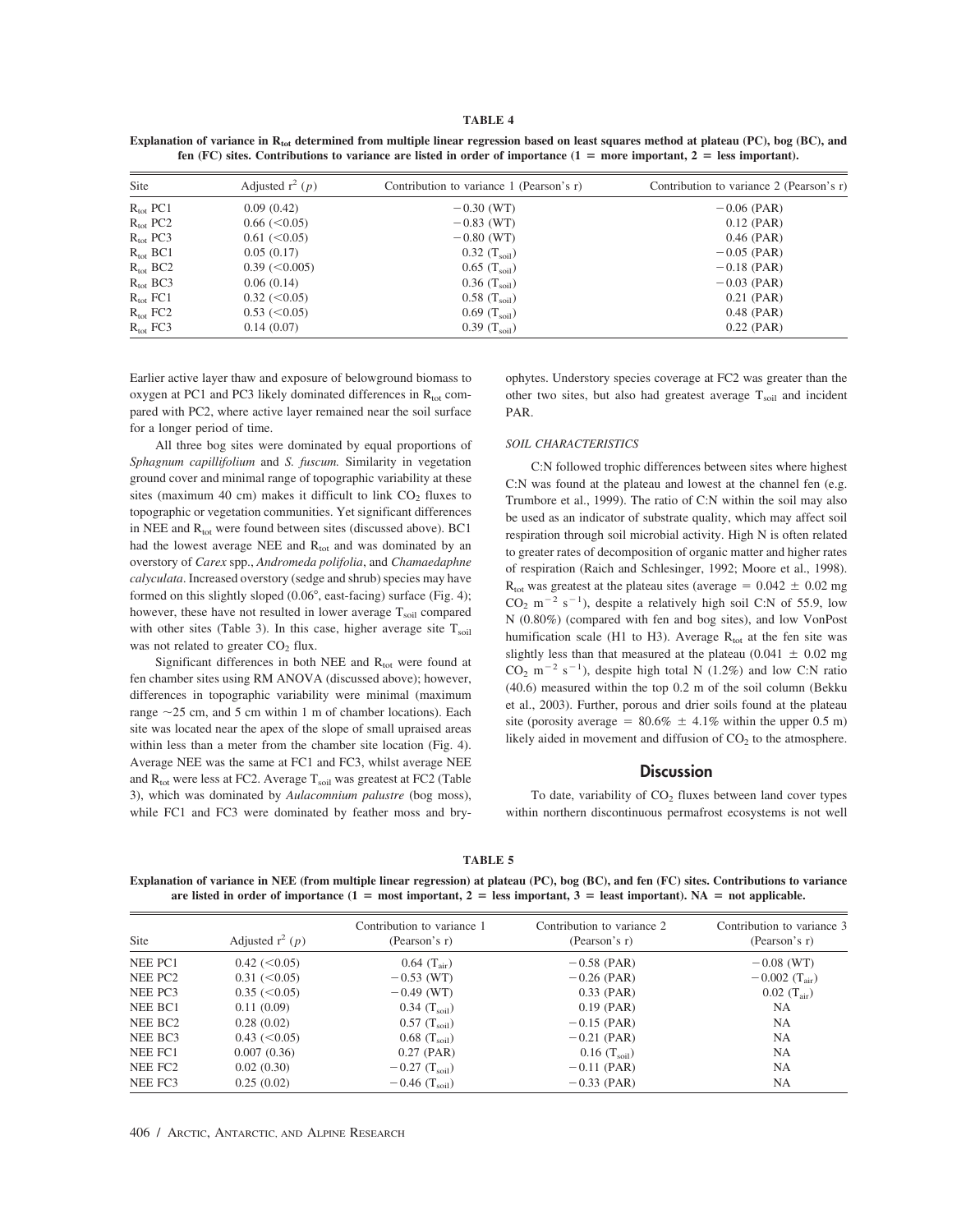

**FIGURE 4.** Microtopography characteristics within approximately  $10 \text{ m} \times 10 \text{ m}$  area surrounding chamber sites (red circle). Contour **lines at 0.2 m height intervals are also shown. Area sizes vary slightly due to variable spacing of LiDAR returns.**

understood. Highly variable microtopographical controls on soil moisture, soil temperature, and plant functional types can have significant influences on soil and ground cover  $CO<sub>2</sub>$  fluxes. At Scotty Creek, soil and ground cover fluxes were strongly related to soil moisture, soil temperature and the position of the frost table within the soil profile at daily time scales. Wright et al. (2009) found that depth to frost table on permafrost plateaus is highly variable over short distances of up to 1 m, and is strongly correlated to soil moisture distribution and lateral flow into subsurface depressions. When the soils are frozen, permafrost limits groundwater flow and storage capacity and decreases hydraulic conductivity (Wright et al., 2009). As soils thaw, the frost table and the watersaturated zone above it descends down through the soil profile, reducing saturated hydraulic conductivity and lateral flow (Quinton et al., 2000).

Topographical variability over very small distances also can have significant influences on plant functional types, which can alter the C sequestration potential of land cover types over broad areas, although these may be confounded by soil moisture (Petrone et al., 2011). Within plateaus, Wright et al. (2009) found significant correlation between depth to frost table, soil moisture, and ground cover vegetation species at the same permafrost plateau examined in this study. They found that spatial ground coverage of mosses vs. lichens affected soil temperature and the rate of soil thaw in spring. *Sphagnum* mosses are able to retain capillary water far above the water table due to storage capacity of hyaline cells (Vitt, 2000; Lafleur et al., 2005), while lichens are not able to retain water, and act as thermal insulation by separating wet soil from the atmosphere (Rouse and Kershaw, 1971). Sulman et al. (2010) and Bubier et al. (1998) found that soil/ground cover efflux increased in topographically upraised areas within fens, whilst fluxes remained near zero in saturated hollows. The the opposite was true for bogs. Sulman et al. (2010) hypothesized that this may be related to the relative contributions of vascular and moss vegetation; where bogs contained mostly *Sphagnum* ground cover, fen sites contained more shrubs and sedges. They suggested that vascular species are more productive during dry periods, because they have greater maximum productivity than mosses and typically have higher GEP. This becomes more pronounced during drying periods. Petrone et al. (2011) found that *Sphagnum*-dominant lawns had the greatest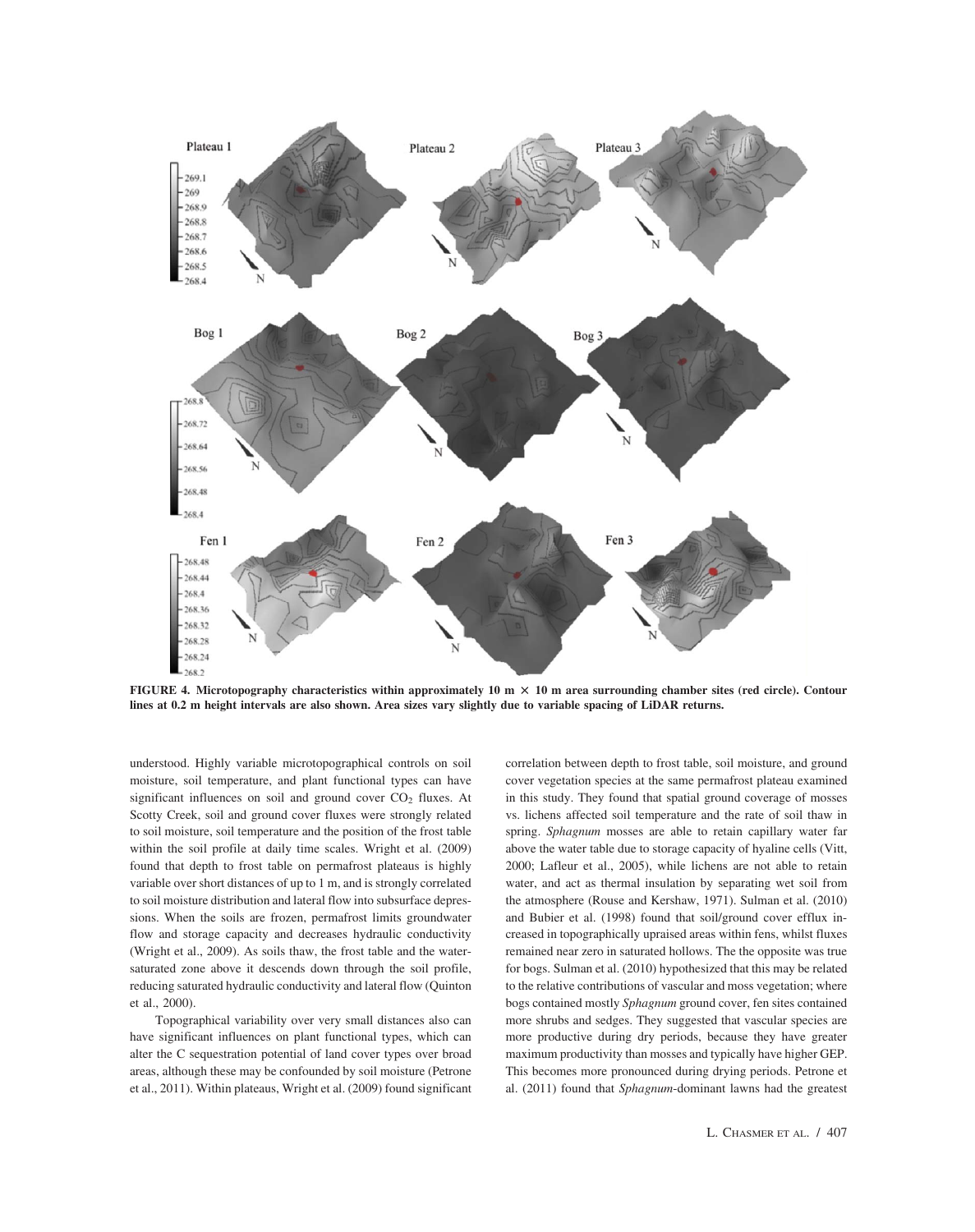rate of uptake, while *Sphagnum*-dominant depressions, and feather moss-dominant depressions and lawns were net sources of  $CO<sub>2</sub>$ . Differences in dominant plant functional types found among plateau, fen, and bog sites in the current study may also contribute to differences in fluxes, although linkages cannot be clearly defined (Table 3). Chamber sites contain up to 100% moss ground cover, while coverage of aboveground vascular species often varies among land cover types: up to 27% and 50% of chamber planar area contain vascular species (herbs and shrubs) within plateaus and fens, respectively, while vascular species are contained within up to 12% of the chamber planar area within bogs. Coverage of vascular vs. moss vegetation at fen and bog sites do not appear to influence NEE or  $R_{\text{tot}}$ ; however, plateau and fen chamber sites containing increased coverage of vascular vegetation (PC1 and FC1) also have higher average  $R_{\text{tot}}$ . This may be due to litter production and decomposition from deciduous plants within the chamber, although the complexity of soil and vegetation interactions, microtopography, and biogeochemistry (e.g. losses due to dissolved organic C, methane, variability of soil nutrients, etc., not examined here) confound these results.

Microtopography may result in increased  $R_{\text{tot}}$  in areas between runoff channels, via aerobic conditions (Moore et al., 1998; Aerts et al., 2001; Bubier et al., 2003; Glenn et al., 2006). In this study, PC2 was located on a sloped surface and had the highest VMC compared with PC1 and PC2, which were located in slight depressions. Although the other two plateau chamber sites contributed more  $CO<sub>2</sub>$  to the atmosphere, on average, the proportion of  $R<sub>tot</sub>$  to NEE was the lowest at this site. Chambers located at topographically high positions within the bog (e.g. BC1) released the lowest amount of  $CO<sub>2</sub>$  to the atmosphere, but in terms of the proportion of  $R_{\text{tot}}$  to NEE, respiration at this site was 20% greater than sequestration and was a much larger proportion of the flux than that measured at the other two (topographically lower) chamber sites. All chambers within the fen were located on a very slight slope, and therefore topographical influences were difficult to determine (although fluxes were significantly different at these sites). Petrone et al. (2011) found that differences in GEP were observed between *Sphagnum*-dominated lawns and depressions, while differences in GEP were not observed at feather moss sites of varying topographical elevation.

During the snowmelt period, fluxes remained below 0.02 (average =  $0.015 \pm 0.018$ ) mg CO<sub>2</sub> m<sup>-2</sup> s<sup>-1</sup> at all sites (e.g. Zimov et al., 1996; Corradi et al., 2005; Elberling, 2007), and were dominated by  $R_{tot}$  due to limited photosynthesis by vegetation within chambers. A prolonged period of about 10 days of high  $R_{\text{tot}}$  is also found at the bog sites lagging the date of completely snow-free conditions and the start of frost table thaw by 2–3 days at plateau sites. This corresponds with an increase in air temperature from 8 °C to  $\sim$  15 °C and warming soils (Fig. 3). CO<sub>2</sub> efflux continued at all flux sites throughout the period studied, except for the final four measurement days at the fen sites, where sites began to sequester  $CO<sub>2</sub>$ . Photosynthesis resulted in a decrease in NEE at fen sites (Fig. 2), while NEE was relatively constant at bog and plateau sites (Griffis et al., 2000; Rouse et al., 2002). Low C:N ratio and greater productivity in the form of vigorous shrub development within the fen were evidence of increased nutrient availability due to plateau runoff and the movement of water through the channel fen (NWWG, 1988). At fen chamber sites, increased vegetation production and growth correspond with greater rates of  $CO<sub>2</sub>$  sequestration (compared with bog and plateau). This resulted in higher maximum levels of gross ecosystem production (GEP), on average at fen sites (land cover average GEP peaked at 0.05 mg CO<sub>2</sub> m<sup>-2</sup> s<sup>-1</sup> [0.03 mg  $CO_2$  m<sup>-2</sup> s<sup>-1</sup> on average throughout the measurement period]), than that for mosses, which are dominant in bogs (average landcover GEP =  $0.0008$  mg CO<sub>2</sub> m<sup>-2</sup> s<sup>-1</sup>). Further, mosses are more sensitive to water table height than vascular vegetation found within fens (e.g. Talbot et al., 2010). Average fluxes compare well with those of Myers-Smith et al. (2007), who used a similar methodology and data set. They found that growing season average midday NEE was  $0.06$  (  $\pm$  0.017) mg CO<sub>2</sub> m<sup>-2</sup> s<sup>-1</sup> along a transect containing a collapsed (previously burned) plateau, moat, and bog in Alaskan discontinuous permafrost.

### *AERIALLY WEIGHTING MIDDAY SPRING CO2 FLUXES BASED ON LAND COVER CHANGE*

Increases in annual average air temperature of  $1.6 \degree C$  and a lengthening of the snow-free period by approximately 14 days over the past 40 years (linear regression,  $p = 0.07$ , measured at Fort Simpson, Meteorological Service of Canada) has resulted in dramatic permafrost degradation and an increase in peatland areas at Scotty Creek. For example, Quinton et al. (2011) have shown that plateau area has decreased by approximately 11% between 1970 and 2008, and bog and fen areas have increased by 8% and 3%, respectively. Land cover conversion alters C fluxes, hydrology, and vegetation type/characteristics. Further, localized snow distribution and freeze-thaw cycles vary the timing of microbial activity, respiration, and photosynthesis. Historic aerial photography and high resolution topographical data provides a context from which these results may be further examined.

At Scotty Creek, the ratio of upraised areas to depressions indicates that 77% of the total watershed plateau area was above the planar surface, whilst 23% fell below (from LiDAR data). Ratios within fen and bogs were 37% to 63% and 22% to 78% (upraised:depression), respectively. Saturated land surface depressions within plateaus collapse into small, isolated bogs (Trumbore et al., 1999) and within fen and bog land cover types, depressions are more prevalent. At plateau edges, perimeter to area ratios have increased linearly from 0.03 (1947) to 0.08 (2008) (Chasmer et al., 2011a), and the proportion of isolated bogs within permafrost plateaus is  $\sim$ 15% of the cumulative plateau area (in 2008). Bogs are the greatest source of  $CO<sub>2</sub>$  to the atmosphere during the spring snowmelt and early green-up period, and 73% of the degraded plateau area has been converted into either isolated or connected bogs.

If chamber measurements are scaled according to their classified areas in 1970, a decrease in plateau area has the potential to reduce  $CO<sub>2</sub>$  fluxes by 26% during spring snowmelt. Increased fen and bog areas may result in increased  $CO_2$  emissions by  $\sim$ 9% and 23%, respectively (all else being equal to 2008, including timing of snowmelt and onset of photosynthesis). Large-scale conversion of land covers may increase  $CO<sub>2</sub>$  effluxes by 7% based on land cover conversion alone. However, these results must be viewed with caution because only one plateau, one bog, and one fen are measured. Replication of this experiment at other sites within the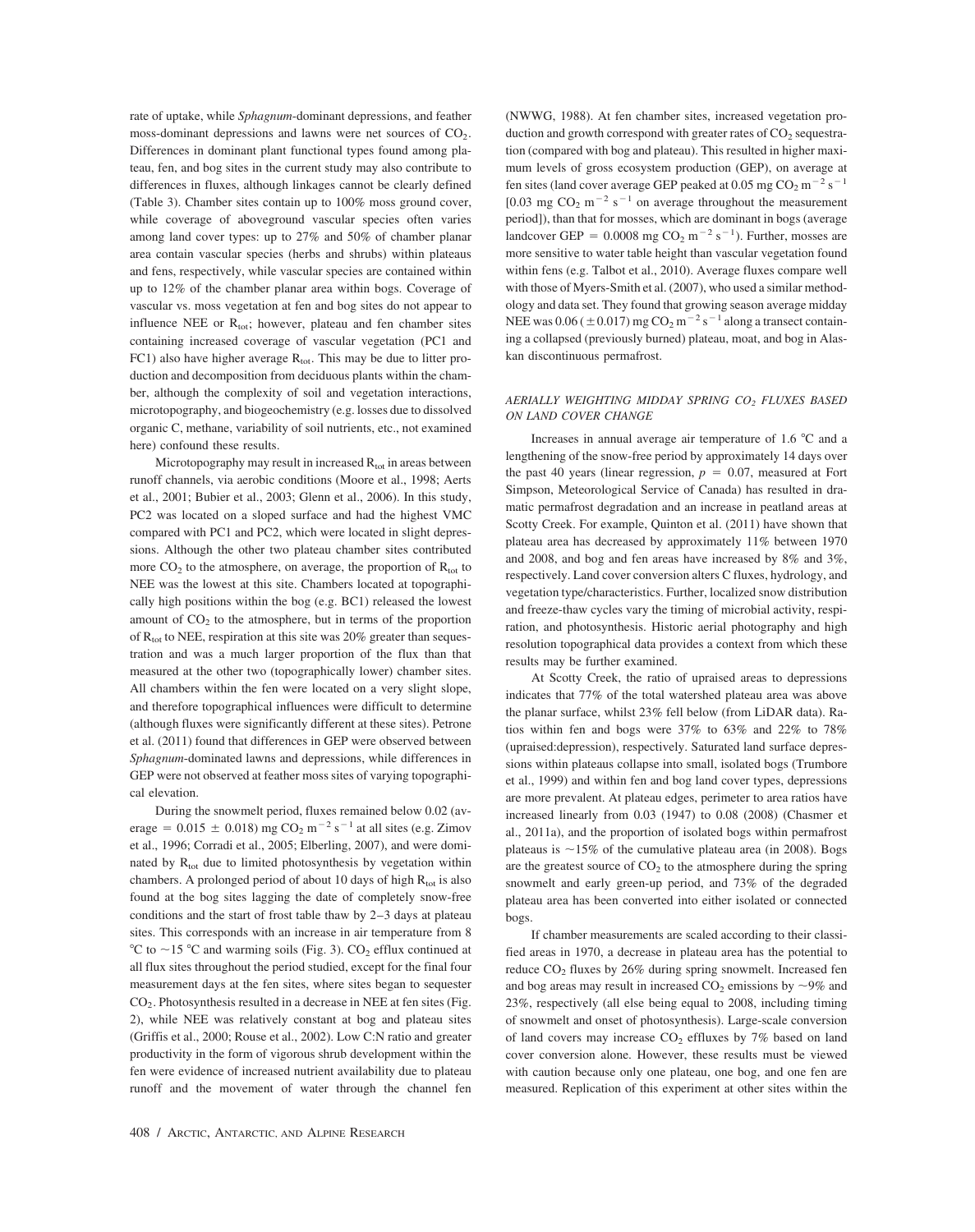basin is required to add greater certainty to these results. Further, because both the bog and fen areas were saturated with water at the time of study, the extrapolation procedure implies that all bogs and fens within the basin must be completely saturated (adding even more uncertainty). Finally, this does not include total ecosystem flux at plateau sites (due to exclusion of trees and shrubs), and within some areas containing shrubs at fen sites. The characteristics (vegetation and topographic) found within chambers represent characteristics found within other plateaus, bogs, and fens 53%, 72%, and 59% of the time within a broader area, although important plant functional types are not included in this classification.

## **Conclusions**

During the snowmelt and early spring green-up period, midday CO2 exchanges observed at plateau, fen, and bog sites suggest that the ombrotrophic flat bog was the greatest source of  $CO<sub>2</sub>$  to the atmosphere, followed by permafrost plateau and channel fen. Relationships between  $CO<sub>2</sub>$  fluxes and soil/ground cover warming and drying in topographically upraised areas vs. establishment of localized plant communities as a result of shifting soil moisture regimes within plateau, fen, and bog sites are not clear during the spring thaw period at Scotty Creek. Interacting environmental driving mechanisms of C flux, including soil temperature, soil moisture, and PAR are confounded by cryospheric processes, the longevity of the frost table at the surface and movement through the soil profile, snow depth, cover, and timing of complete melt. The spatial distribution of plant functional types and biological mechanisms used by individual species to retain water and process C add additional complexity. Finally, biogeochemical processes, including nutrient flows and DOC and CH<sub>4</sub> losses were not considered, but also likely contributed to spatial and temporal variability in C uptake and respiration. In this study, the complexity of interacting processes influencing  $CO<sub>2</sub>$  exchanges over varying temporal and spatial scales makes quantification of a single descriptive proxy for NEE or  $R_{tot}$  difficult. For example, the timing of complete snow melt was strongly related to  $CO<sub>2</sub>$  exchanges at all sites, lagging between one day (bog and fen sites) and two days (plateau sites), on average. At plateau and bog sites, springtime average soil warming as a result of increased air temperatures and PAR incident on the ground surface corresponded with increased NEE and  $R_{tot}$ . However, at daily time periods  $T_{\text{solid}}$  and  $R_{\text{tot}}$  were not related to PAR due in part to a mismatch in temporal scales between rapidly varying PAR and slower rates of soil thaw and soil heating. Unraveling end member sites that have contrasting environmental, cryospheric, biogeochemical, and ecological traits will improve understanding of within land cover drivers of  $CO<sub>2</sub>$  fluxes. This is especially important as permafrost plateaus become increasingly fragmented, forming connected bog depressions, and greater volumes of water are conveyed through fens as a result of permafrost thaw.

# **Acknowledgments**

Support for this research was provided by the Improved Processes and Parameterisation for Prediction in Cold Regions network (Dr. John Pomeroy and Dr. Masaki Hayashi), Liidlii Kue First Nation. Funding for this project was provided by the Canadian Foundation for Climate and Atmospheric Sciences, and the Natural Sciences and Engineering Research Support. Logistical support was provided by the Aurora Research Institute and Water Survey of Canada. Field support was provided by Dr. Nicole Wright and Tyler Veness. Subsidized LiDAR data were organized, collected, and processed by Dr. Chris Hopkinson. We would like to thank Dr. Oliver Sonnentag for discussion and two anonymous reviewers for helpful comments and insights.

# **References Cited**

- Aerts, R., Wallen, B., Malmer, N., and de Caluwe, H., 2001: Nutritional constraints on *Sphagnum* growth and potential decay in northern peatlands. *Journal of Ecology*, 89(2): 292–299.
- Ansimov, O., and Reneva, S., 1996: Permafrost and changing climate: the Russian perspective. *AMBIO*, 35(4): 169–175.
- Aylesworth, J. M., and Kettles, I. M., 2000: Distribution of fen and bog in the Mackenzie Valley, 60°N. Natural Resources Canada, Geo*logical Survey of Canada Bulletin*, 547.
- Aylesworth, J. M., Kettles, I. M., and Todd, B. J., 1993: Peatland distribution in the Fort Simpson area, Northwest Territories with a geophysical study of peatland-permafrost relationships at Antoine Lake. *Geological Survey of Canada* Paper, 93-1E: 141–148.
- Bekku, Y. S., Nakatsubo, T., Kume, A., Adachi, M., and Koizumi, H., 2003: Effect of warming on the temperature dependence of soil respiration rate in arctic, temperate and tropical soils. *Applied Soil Ecology*, 22(3): 205–210.
- Bubier, J. L., Crill, P. M., Moore, T. R., Savage, K., and Varner, R. K., 1998: Seasonal patterns and controls on net ecosystem  $CO<sub>2</sub>$  exchange in a boreal peatland complex. *Global Biogeochemical Cycles*, 12(4): 703–714.
- Bubier, J., Crill, P., and Mosedale, A., 2002: Net ecosystem  $CO<sub>2</sub>$  exchange measured by autochambers during the snow-covered season at a temperate peatland. *Hydrological Processes*, 16: 3667–3682.
- Bubier, J. L., Bhatia, G., Moore, T. R., Roulet, N. T., and Lafleur, P. M., 2003: Spatial and temporal variability in growing-season net ecosystem carbon dioxide exchange at a large peatland in Ontario, Canada. *Ecosystems*, 6(4): 353–367.
- Bubier, J., Moore, T. R., and Bledzki, L. A., 2007: Effects of nutrient addition on vegetation and carbon cycling in an ombrotrophic bog. *Global Change Biology*, 13: 1168–1186.
- Camill, P., 1999: Patterns of boreal permafrost peatland vegetation across environmental gradients sensitive to climate warming. *Canadian Journal of Botany*, 77: 721–773.
- Camill, P., and Clark, J. S., 1998: Climate change disequilibrium of boreal permafrost peatlands caused by local processes. *The American Naturalist*, 151: 207–222.
- Camill, P., Lynch, J. A., Clark, J. S., Adams, J. B., and Jordan, B., 2001: Changes in biomass, aboveground net primary production, and peat accumulation following permafrost thaw in the boreal peatlands of Manitoba, Canada. *Ecosystems*, 4: 461–475.
- Chasmer, L., Hopkinson, C., and Quinton, W. L., 2011a: Quantifying errors in permafrost plateau change from optical data, Northwest Territories, Canada: 1947 to 2008. *Canadian Journal of Remote Sensing–CRSS Special Issue*, 36(2): S211–S223.
- Chasmer, L., Quinton, W. L., Hopkinson, C., Petrone, R., and Whittington, P., 2011b: Three-dimensional vegetation canopy characteristics within the discontinuous permafrost zone, Northwest Territories, Canada. *Permafrost and Periglacial Processes*, 22: 199–213, http:// dx.doi.org/10.1002/ppp.724.
- Corradi, C., Kolle, O., Walter, K., Zimov, S. A., and Schulze, E. D., 2005: Carbon dioxide and methane exchange of a north-east Siberian tussock tundra. *Global Change Biology*, 11(11): 1910–1925.
- Elberling, B., 2007: Annual soil  $CO<sub>2</sub>$  effluxes in the High Arctic: the role of snow thickness and vegetation type*. Soil Biology & Biochemistry*, 39(2): 646–654.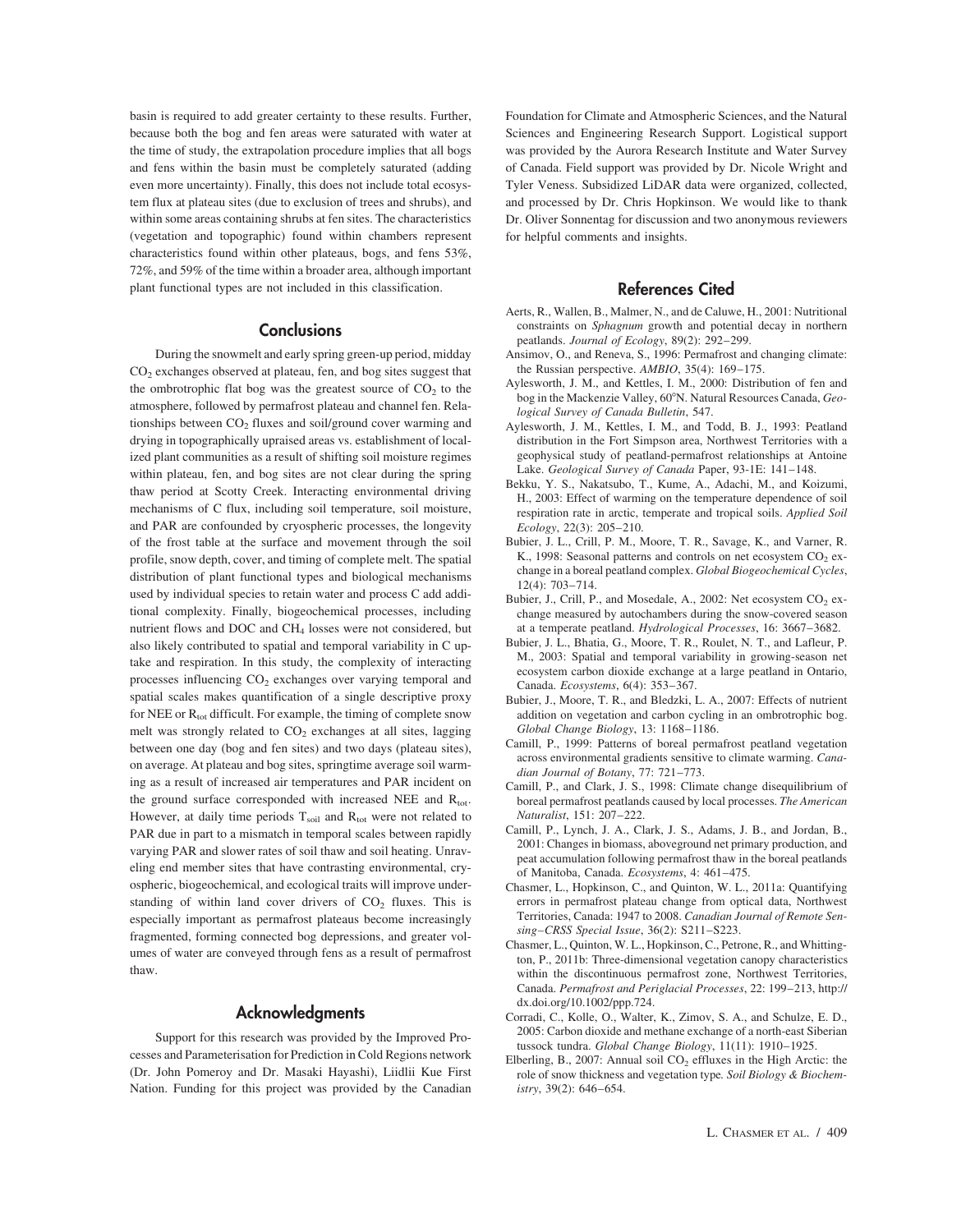- Glenn, A. J., Flanagan, L. B., Syed, K. H., and Carlson, P. J., 2006: Comparison of net ecosystem  $CO<sub>2</sub>$  exchange in two peatlands in western Canada with contrasting dominant vegetation, *Sphagnum* and *Carex*. *Agricultural and Forest Meteorology*, 140: 115–135.
- Gorham, E., 1991: Northern peatlands: role in the carbon-cycle and probable responses to climatic warming. *Ecological Applications*, 1(2): 182–195.
- Goulden, M. L., Wofsy, S. C., Harden, J. W., Trumbore, S. E., Crill, P. M., Gower, S. T., Fries, T., Daube, B. C., Fan, S.-M., Sutton, D. J., Bazzaz, A., and Munger, J. W., 1998: Sensitivity of boreal forest carbon balance to soil thaw. *Science*, 279(5348): 214–217.
- Griffis, T. J, Rouse, W. R., and Waddington, J. M., 2000: Interannual variability of net ecosystem CO2 exchange at a subarctic fen. *Global Biogeochemical Cycles*, 14(4): 1109–1121.
- Hayashi, M., Quinton, W. L., Pietroniro, A., and Gibson, J. J., 2004: Hydrologic functions of wetlands in a discontinuous permafrost basin indicated by isotopic and chemical signatures. *Journal of Hydrology*, 296(1–4): 81–97.
- Hayashi, M., Goeller, N., Quinton, W. L., and Wright, N., 2007: A simple heat-conduction method for simulating the frost-table depth in hydrological models. *Hydrological Processes*, 21(19): 2610–2622.
- Humphreys, E. R., and Lafleur, P. M., 2011: Does earlier snowmelt lead to greater  $CO<sub>2</sub>$  sequestration in two low Arctic tundra ecosystems? *Geophysical Research Letters*, 38: L09703, http://dx.doi.org/1029/ 2011GL047339.
- Johansson, T., Malmer, N., Crill, P. M., Friborg, T., Akerman, J. H., Mastepanov, M., and Christensen, T. R., 2006: Decadal vegetation changes in a northern peatland, greenhouse gas fluxes and net radiative forcing. *Global Change Biology*, 12: 2352–2369.
- Lafleur, P. M., Hember, R. A., Admiral, S. W., and Roulet, N. T., 2005: Annual and seasonal variability in evapotranspiration and water table at a shrub-covered bog in southern Ontario, Canada, *Hydrological Processes*, 19: 3533–3550, http://dx.doi.org/10.1002/hyp.5842.
- Moore, T. R., Roulet, N. T., and Waddington, J. M., 1998: Uncertainty in predicting the effect of climatic change on the carbon cycling of Canadian peatlands. *Climatic Change*, 40(2): 229–245.
- MSC, 2002: Canadian Climate Normals or Averages 1971–2000. Environment Canada, http://www.climate.weatheroffice.gc.ca.
- Myers-Smith, I. H., McGuire, A. D., Harden, J. W., and Chapin, F. S., III, 2007: Influence of disturbance on carbon exchange in a permafrost collapse and adjacent burned forest. *Journal of Geophysical Research*, 112: G04017, http://dx.doi.org/10.1029/2007JG000423.
- Myers-Smith, I. A., Harden, J. W., Wilmking, M., Fuller, C. C., McGuire, A. D., and Chapin, F. S., III, 2008: Wetland succession in a permafrost collapse: interactions between fire and thermokarst. *Biogeosciences*, 5: 1273–1286.
- NWWG [National Wetlands Working Group], 1988: *Wetlands of Canada*. Ecological Land Classification Series, No. 24. Ottawa, Ontario: Sustainable Development Branch, Environment Canada, and Montreal: Poly Science Publications.
- Oechel, W., Cowles, S., Grulke, N., Hastings, S. J., Lawrence, B., Prudhomme, T., Riechers, G., Strain, B., Tissue, D., and Vourlitis, G., 1994: Transient nature of CO<sub>2</sub> fertilization in Arctic tundra. Na*ture*, 371: 500–503.
- Oechel, W. C., Vourlitis, G. L., Hastings, S. J., Zulueta, R. C., Hinzman, L., and Kane, D., 2000: Acclimation of ecosystem  $CO<sub>2</sub>$  exchange in the Alaskan Arctic in response to decadal climate warming. *Nature*, 406: 978–981.
- O'Sullivan, D., and Unwin, D. J., 2003: *Geographic Information Analysis.* Hoboken, New Jersey: Wiley.
- Petrone, R. M., Kaufman, S., Devito, K. J., Macrae, M. L., and Waddington, J. M., 2005: Effect of drought on greenhouse gas emissions from pond/peatland systems with contrasting hydrologic regimes, northern Alberta, Canada. *In* Heathwaite, L., Webb, B., Rosenberry, D., Weaver, D., and Hayashi, M. (eds.), *Dynamics and Biogeochemistry of River Corridors and Wetlands*. IAHS Publication 294: 10–18.
- Petrone, R. M., Solondz, D. S., Macrae, M. L., Gignac, D., and Devito, K. J., 2011: Microtopographical and canopy cover controls on moss

carbon dioxide exchange in a western boreal plain peatland. *Ecohydrology*, 4(1): 115–129.

- Quinton, W. L., and Marsh, P., 1999: A conceptual framework for runoff generation in a permafrost environment. *Hydrological Processes*, 13: 2563–2581.
- Quinton, W. L., Gray, D. M., and Marsh, P., 2000: Subsurface drainage from hummock covered hillslopes in the Arctic tundra. *Journal of Hydrology*, 237(1,2): 113–125.
- Quinton, W. L., Hayashi, M., and Pietroniro, A., 2003: Connectivity and storage functions of channel fens and flat bogs in northern basins. *Hydrological Processes*, 17(18): 3665–3684.
- Quinton, W. L., Hayashi, M., and Chasmer, L., 2009: Peatland hydrology of discontinuous permafrost in the Northwest Territories: overview and synthesis. *Canadian Water Resources Journal*, 34(4): 311–328.
- Quinton, W. L., Hayashi, M., and Chasmer, L., 2011: Permafrost-thawinduced land-cover change in the Canadian subarctic: implications for water resources. *Hydrological Processes, Scientific Briefing*, 25: 152–158.
- Raich, J. W., and Schlesinger, W. H., 1992: The global carbon dioxide flux in soil respiration and its relationship to vegetation and climate. *Tellus*, 44(B2): 81–99.
- Robinson, S. D., and Moore, T. R., 2000: The influence of permafrost and fire upon carbon accumulation in high boreal peatlands, Northwest Territories, Canada. *Arctic, Antarctic, and Alpine Research*, 32(2): 155–166.
- Rouse, W. R., and Kershaw, K. A., 1971: The effects of burning on the heat and water regimes of lichen-dominated subarctic regimes. *Arctic and Alpine Research*, 3(4): 291–304, http://dx.doi.org/ 10.2307/1550045.
- Rouse, W. R., Bello, R. L., D'Souza, A., Griffis, T. J., and Lafleur, P. M., 2002: The annual carbon budget for fen and forest in a wetland at Arctic treeline. *Arctic*, 55(3): 229–237.
- Rutter, N. W., Boydell, A. N., Savigny, K. W., and van Everdingen, R. O., 1973: Terrain evaluation with respect to pipeline construction, Mackenzie pipeline construction: southern part lat. 60° to 64°N. Ottawa, Ontario: Environmental Soc. Comm. Northern Pipelines, Task Force on Northern Oil Development, Report No. 73–36, 135 pp.
- Solondz, D. S., Petrone, R. M., and Devito, K., 2008: Forest floor carbon dioxide fluxes within an upland-peatland complex in the Western Boreal Plain, Canada. *Ecohydrology*, 1(4): 361–376.
- Strack, M., Waddington, J. M., Rochefort, L., Tuittila, E. S., 2006: Responses of vegetation and net ecosystem carbon dioxide exchange at different peatland microforms following water table drawdown. *Global Biogeochemical Cycles*, 11: G02006, http://dx.doi.org/ 10.1029/2005JG000145.
- Sulman, B. N., Desai, A. R., Saliendra, N. Z., Lafleur, P. M., Flanagan, L. B., Sonnentag, O., Mackay, D. S., Barr, A. G., and van der Kamp, G., 2010:  $CO<sub>2</sub>$  fluxes at northern fens and bogs have opposite responses to inter-annual fluctuations in water table. *Geophysical Research Letters*, 37: L19702, http://dx.doi.org/10.1029/2010GL 044018.
- Talbot, J., Richard, P. J. H., Roulet, N. T., and Booth, R. K., 2010: Assessing long-term hydrological and ecological responses to drainage in a raised bog using paleoecology and a hydrosequence. *Journal of Vegetation Science*, 21(1): 143–156, http://dx.doi.org/10.1111/ j.654-1103.2009.01128.x.
- Trumbore, S. E., Bubier, J., Harden, J., and Crill, P., 1999: Carbon cycling in boreal wetlands: a comparison of three approaches. *Journal of Geophysical Research*, 104(D22): 27673–27682.
- Turetsky, M. R., Wieder, R. K., Williams, C. J., and Vitt, D. H., 2000: Organic matter accumulation, peat chemistry, and permafrost melting in peatlands of boreal Alberta. *Écoscience*, 7: 379–392.
- Turetsky, M. R., Wieder, R. K., and Vitt, D. H., 2002: Boreal peatland C fluxes under varying permafrost regimes. *Soil Biology & Biochemistry*, 34: 907–912.
- Vitt, D. H., 2000: Peatlands: ecosystems dominated by bryophytes. *In* Shaw, J. R., and Goffinet, B. (eds.), *Bryophyte Biology*. Cambridge, U.K.: Cambridge University Press, 312–343.